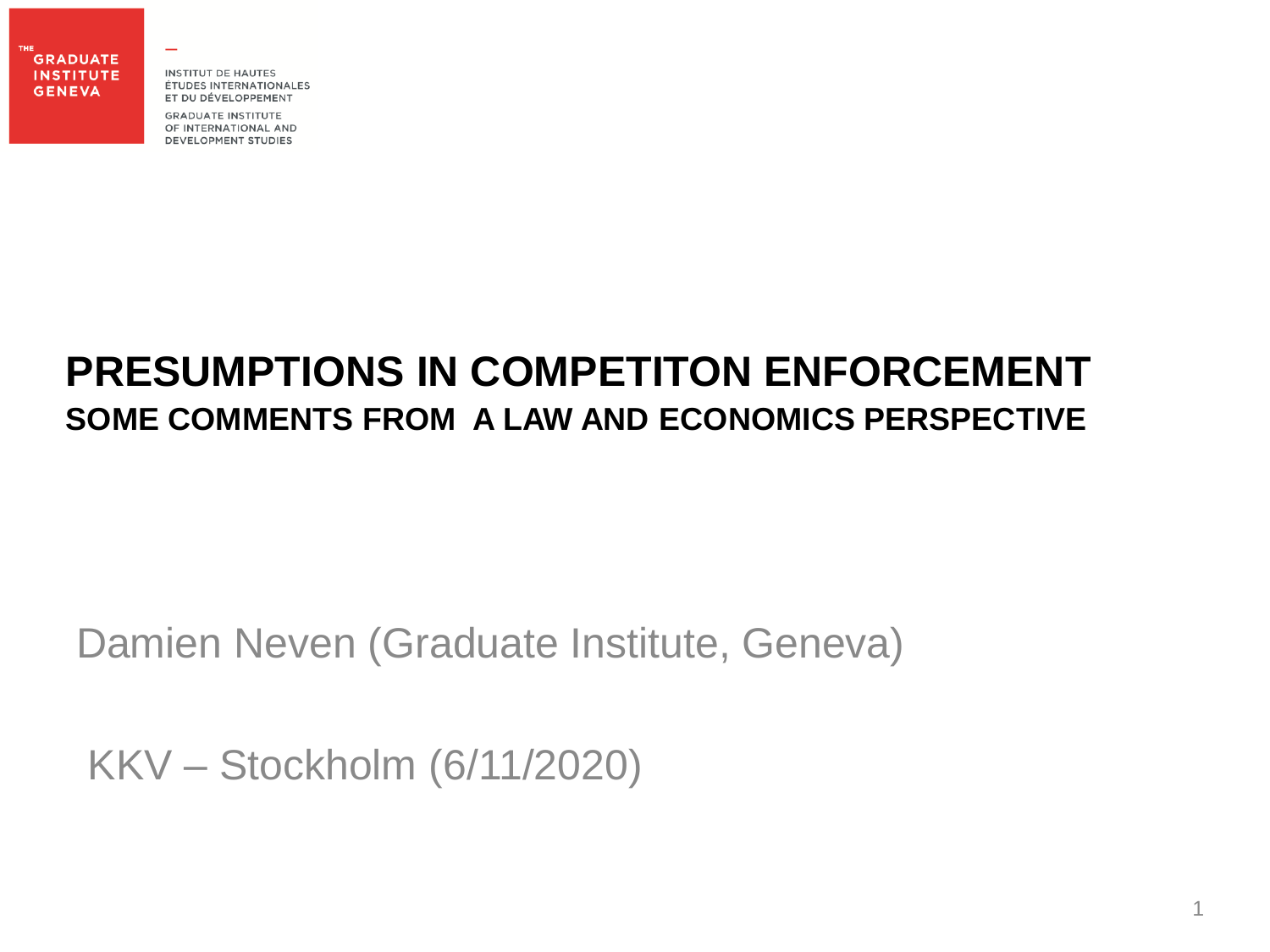

### Introduction

- This presentation discusses whether and when it is appropriate to take a decision on the basis of a "general" presumption. This depends on the consequence of such decision and on the alternative.
- Define "presumption" as a prior (probability distribution) with respect to the consequence of a practice (an agreement, a unilateral conduct, a merger) that is informed by a small set of case specific information.
- For instance, there may be prior that a practice involving an explicit market sharing « agreement » which is closely monitored is very likely to lead to consumer harm. Or a prior that an exclusive dealing arrangement by a firm with market power is very likely to lead to consumer harm. Or, at the opposite, that a vertical agreement between firms with no market power is unlikely to lead to consumer harm
- Prior distributions require a characterization of practices, informed by economic theory, empirical evidence, enforcement experience and a limited set of case specific facts.
- This set of facts might include evidence that the practices has the relevant features of the category (for instance, that the unilateral conduct really involves the "text book" exclusive dealing arrangement and there are no specific features of the case which may cast doubt on the relevance of the prior formed by past experience).
- "Presumption" may not be the appropriate terminology. In terms of the taxonomy of Kalintri (2020), an "economic premise" may be more accurate.
- In particular, there is no suggestion that some prior informed by past experience lead to a change in the burden of persuasion (or even to a shift in the burden of production). 11/12/2020 <del>9 m mo benefit or personal component to the crime in the sensitive production, 1</del>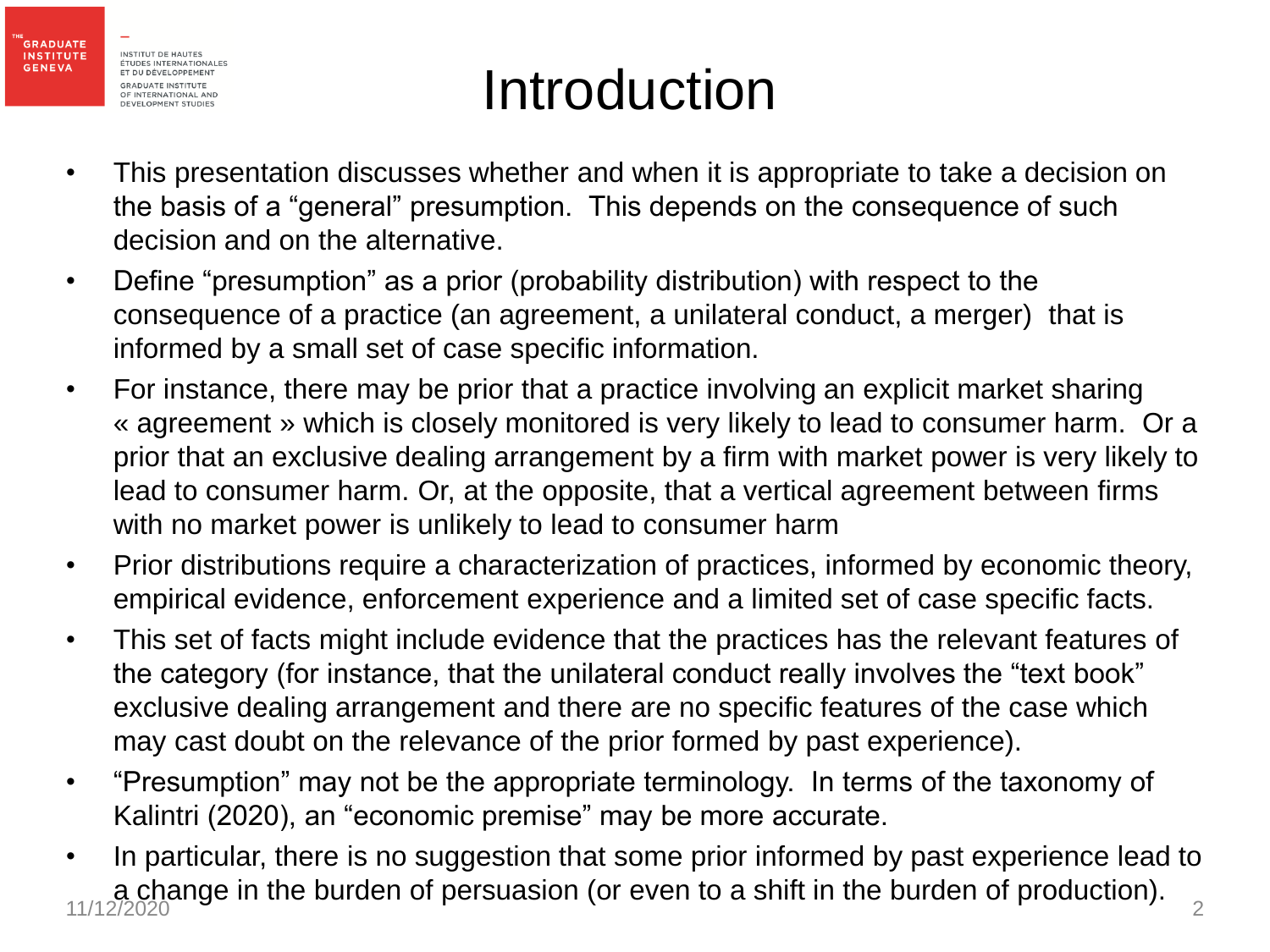

**GENEVA** 

## Introduction

- (in any event, it is not clear what a burden of persuasion means for an agent that does not take a decision subject to a review).
- The alternative to a decision on the basis of a prior is to acquire additional information and to update the prior and either take decision on the basis of the updated prior or decide to again acquire additional information and so on.
- Hence, a discussion of the use of presumptions can be cast in terms of defining an optimal stopping rule in a sequential acquisition of case specific information (In what follows, we will consider only two steps).
- This requires a formulation of the way in which decision are taken contingent on different information sets and a metrics of the "quality" of these decisions
- This in turn requires the formulation of the objective pursued by enforcement and the consideration of possible proxies for the extent to which the objective is fulfilled.
- We cast the discussion that follows in terms enforcement aiming a maximizing consumer welfare. But the analysis does not depend on this.
- In terms of metrics, we consider a benchmark in which the decision maker (an enforcement agency) takes decisions by considering expected customer welfare (or equivalently minimizes expected errors). This assumes that the agency knows the distribution.
- We also consider an alternative in which the agency takes decisions with respect to threshold probabilities.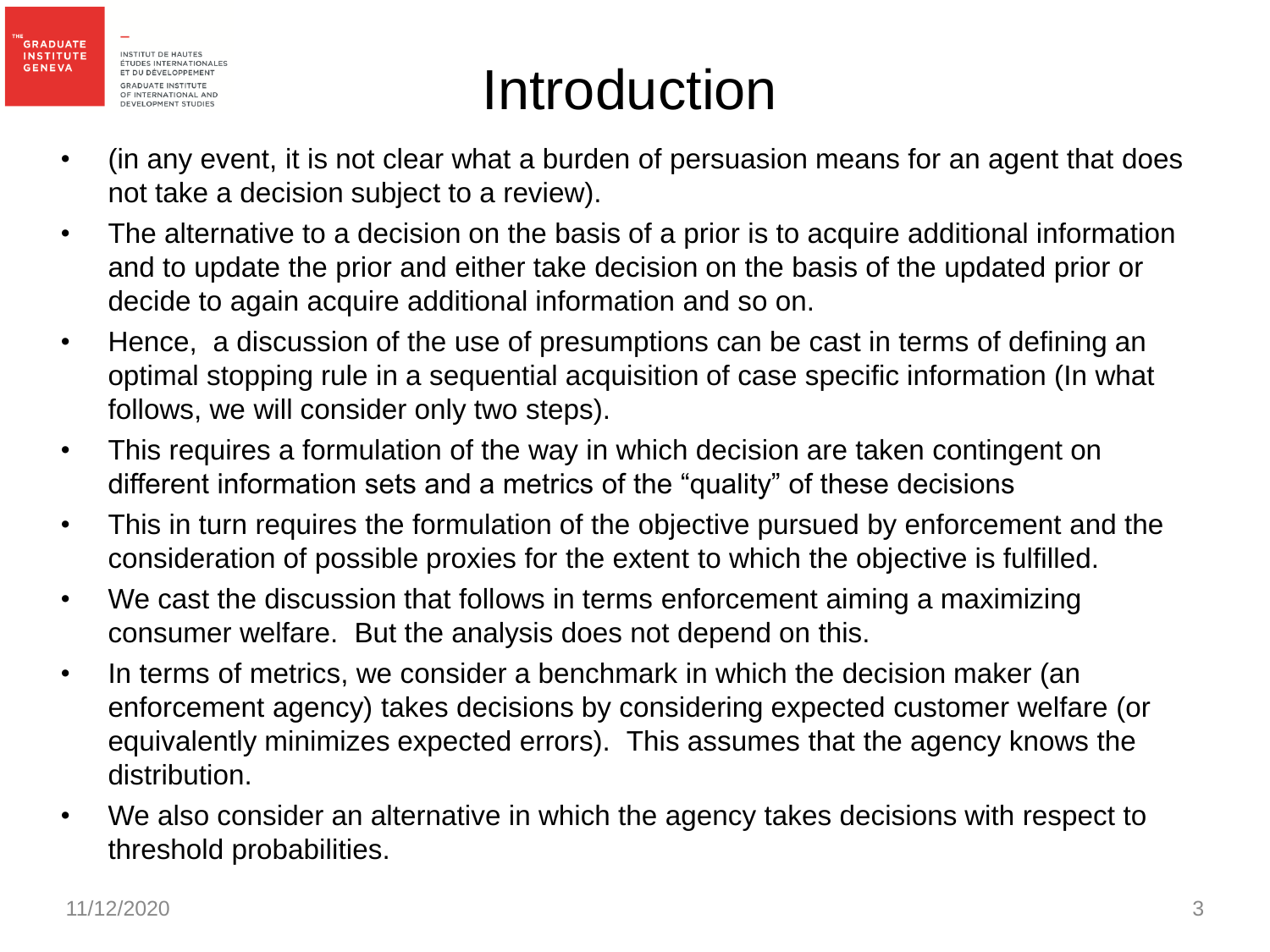

## Introduction

- We derive a surprisingly simple rule for deciding whether to carry out an investigation.
- When maximizing consumer welfare, it is optimal to undertake an investigation if and only if the default case on the basis of the initial information is likely to be overturned (and the cost is small). This is more likely when the investigation is sufficiently precise.
- Similarly, the choice of probability thresholds should be guided by the prospects that the default case will be overturned after the investigation. Probability thresholds can be relaxed as long as the investigation is unlikely to uncover information that would overturn the decision.
- This analytical framework seems consistent with the recent case law if one accepts that the capability standard (which applies to restrictions by object and unilateral conduct which is "tend to" be anti-competitive) is an *incremental* standard
- This presentation is structured as follows.
- Part I presents a short review of the law and economics literature on the use of presumptions/economic premises.
- Part II present a simple model of optimal information acquisition which identifies the circumstances in which it is optimal to take a decision on the basis of "presumptions".
- Part III relates the model and its findings to some recent cases.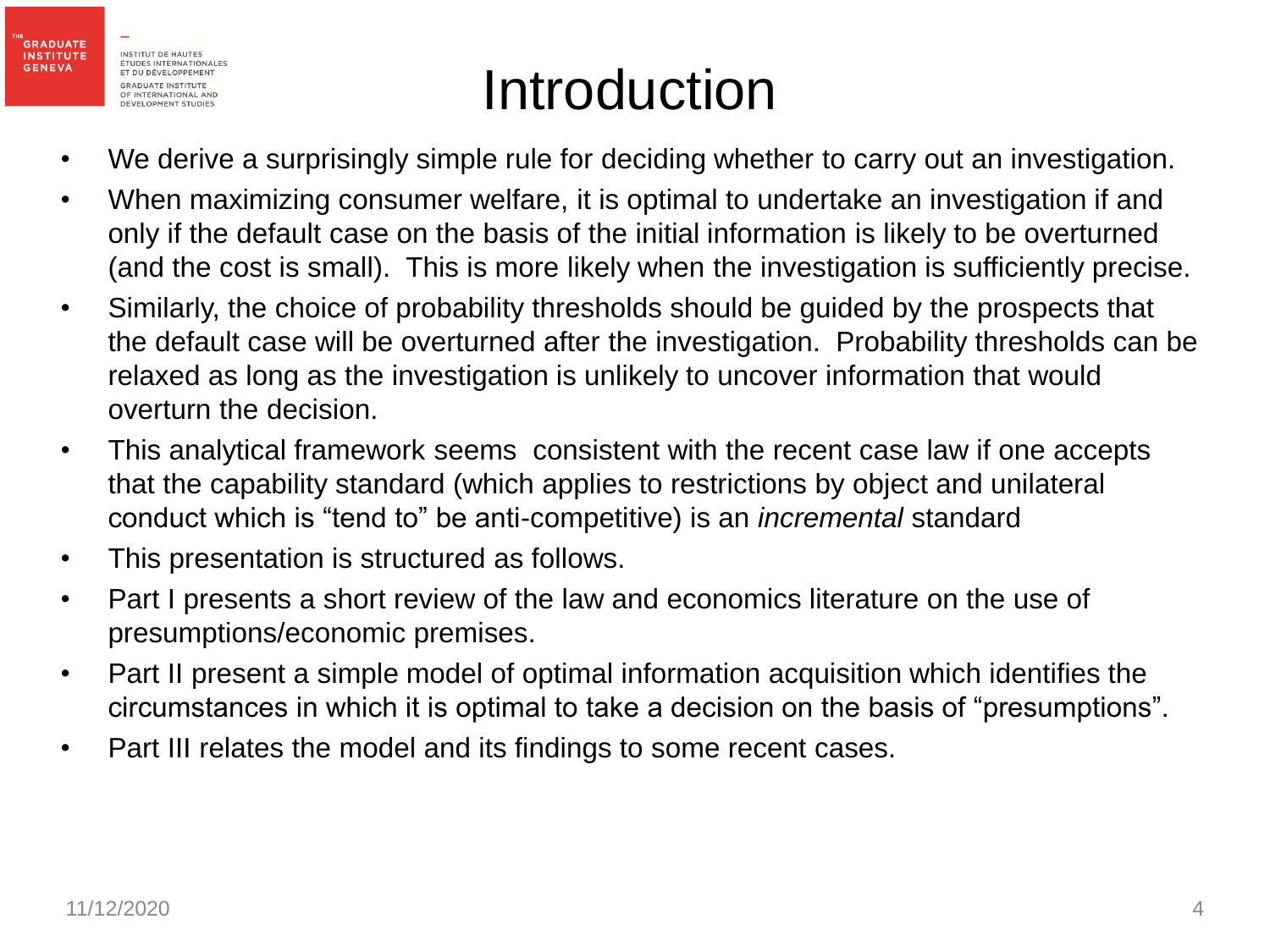

**GENEVA** 

- Two strands in the literature; Bayesian framework and the choice between alternative decision rules (per se vs rule of reason or per se vs effects)
- Our discussion is most closely related to Beckner and Salop (1999) and Salop (2017). These papers apply the Bayesian framework to enforcement decisions (as outlined above, see also Horowitz (1977) and Broadley (1977) for an earlier discussion).
- They emphasize in particular how insights from Bayesian updating help to determine what sort of information should be sought. With only two possible events (either the practice is anti-competitive or pro-competitive), the reliability of evidence can be assessed in terms of the likelihood ratio, namely ratio of the conditional probabilities of finding the evidence given that practice is either anti-competitive of pro-competitive.
- They consider a framework in which an investigation proceeds by allowing parties (plaintiffs and defendants) to bring evidence in turn to modify the prior into a new posterior distribution. This leads to a process of "burden shifting" in which each party attempt to shift the prior in a direction that is favorable to its case (with defendants bringing evidence such that it is more likely that the practice is pro-competitive and plaintiffs shifting the distribution in the opposite direction). See also Kaplow (2014) and Burtis, Gelbach and Kobayashi, (2017))
- In this context, they characterize the quality of evidence that is necessary to lead to a shift in the burden. This can be seen as an *incremental standard of proof* (say, starting from given probability of harm, by how much should a defendant change the probability so that the burden shifts).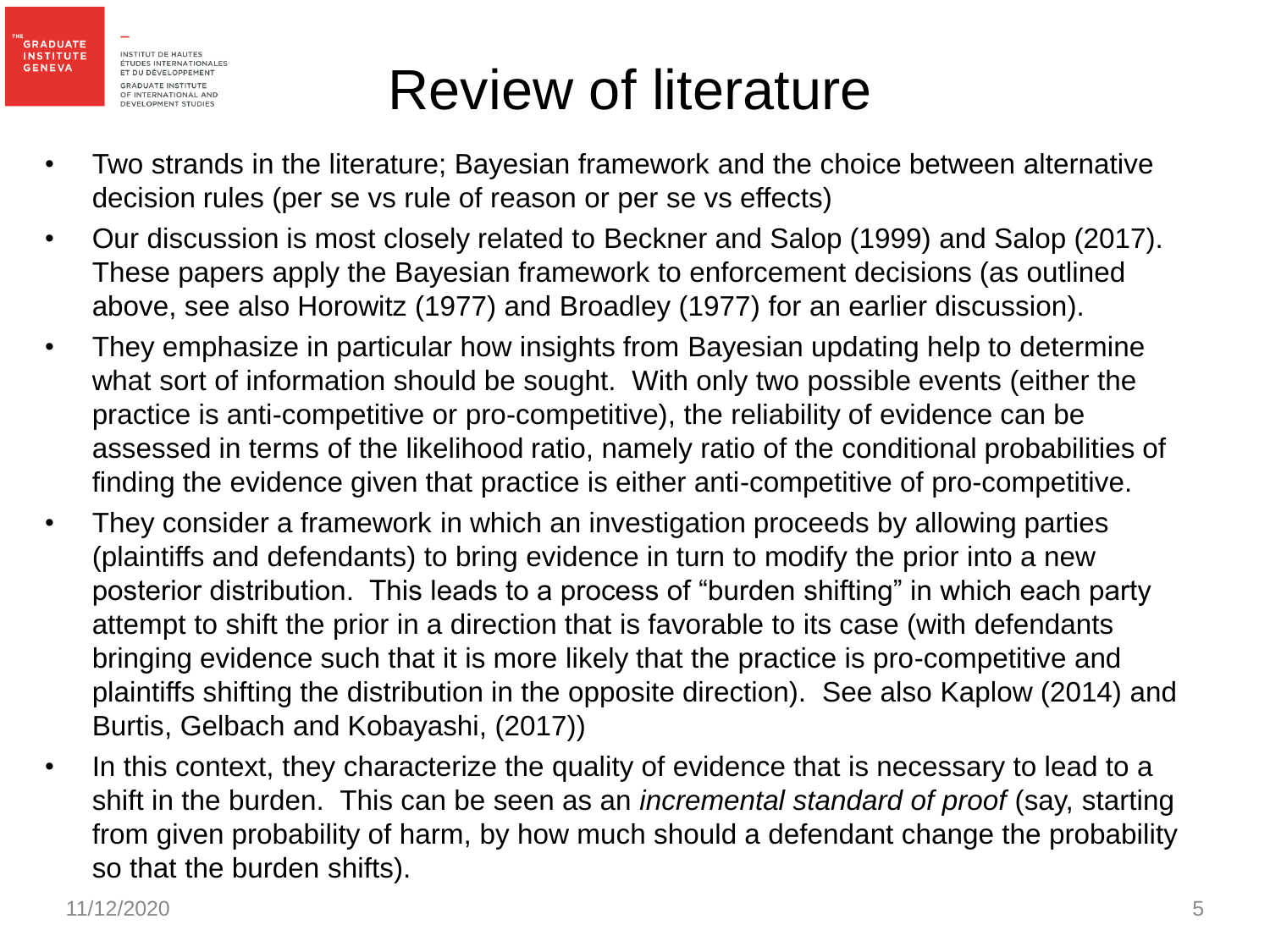

- In this framework, even if the standard of proof does not change as the evidence accumulates, the "incremental standard" changes at each iteration.
- « There is generally no categorical line to be drawn between restraints that give rise to intuitively obvious inference of anti-competitive effect and those that call for a more detailed treatment. What is required, rather, is an enquiry meet for the case, looking a the circumstances, details, and logic of a restraint » *California Dental Association*.
- This framework fits with US procedures (and in particular private enforcement with adversarial – as opposed to prosecutorial – procedures)
- This approach does *not provide a normative* framework to define the optimal number of shifts in the burden or more generally the optimal set of facts that should be gathered.
- We attempt to develop a normative analysis in a framework which fits better with the European environment (with prosecutorial procedures in which an authority gathers the evidence and takes a first decision).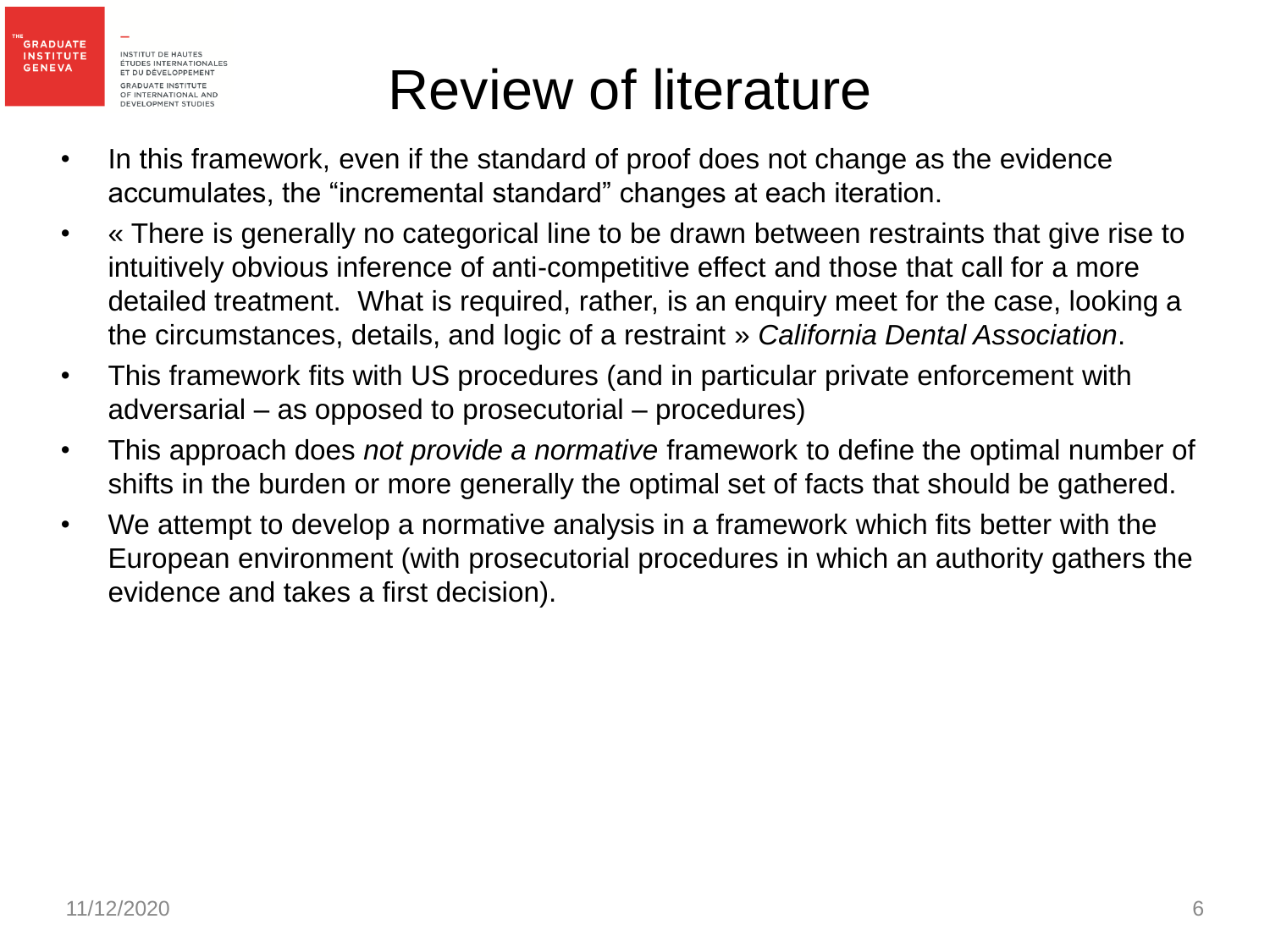

**GRADUATE INSTITUTE** 

**GENEVA** 

- The standard error cost framework assumes that there is a population of pro and anticompetitive conducts and considers alternative rules to sort them out between lawful and unlawful practice (so that there 4 possible frequencies/joint probabilities, AC/L, AC/UL, C/L,C/UL). See Padilla, J. and D. Evans, (2005), Hylton, K. and M. Salinger, (2001).
- Instead of considering a population of cases, the analysis applies to a conduct picked up randomly (knowing the probability that a case is AC).
- Katsoulacos and Ulph (2009) develop a model of optimal decisions rules, as a choice between per se prohibitions (or clearance) and discriminating rules (or effects based analysis).
- Firms can operate either in a Competitive or Anti-competitive environment. The base line probability of harm is the proportion of harmful environments. Conduct is presumptively legal (illegal) depending on whether the baseline probability of harm exceeds  $\frac{1}{2}$  $\zeta_2$ . The agency can either clear (prohibit) per se if the conduct is presumptively legal (illegal) or undertake an analysis of effects. The strength of the presumption is the ratio of the proportions of C and AC environments (it measure how far the environment is from what triggers the per se decision).
- The quality of the investigation, when the default is to clear, is measured as the probability to classify as AC, actions that are genuinely AC divided by the probability to classify as AC actions that are genuinely C.
- It is thus a measure of the investigation's ability to identify truly AC conduct.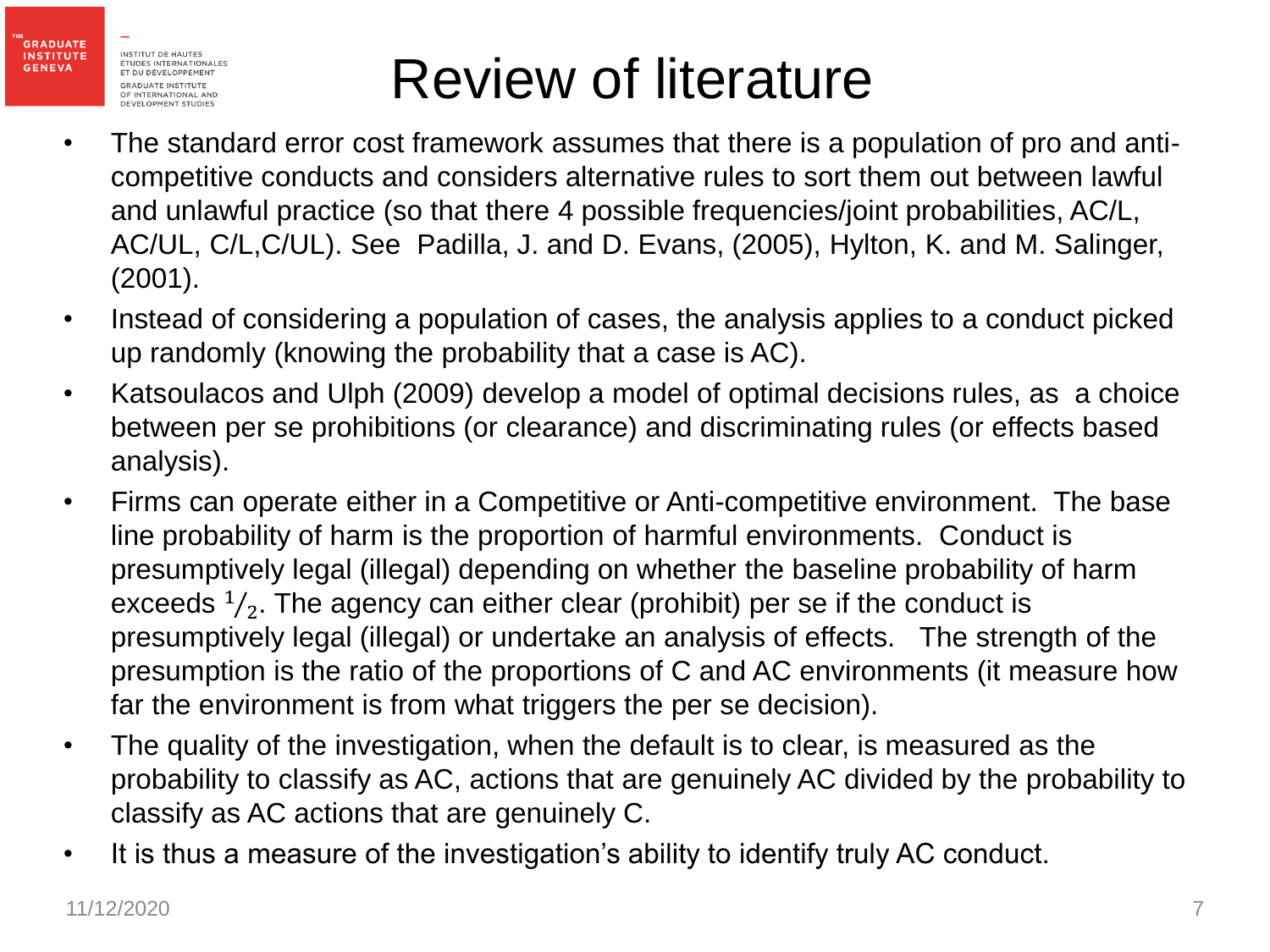

- An investigation is better than per se clearance when the quality is higher than the strength of the presumption. (Note that it is better in terms of errors but also in terms of welfare – this is equivalent in a model in which harm is binary)
- Their model can be interpreted as a comparison between prohibition, clearance and investigation (like ours). We model the acquisition of information as a Bayesian updating whereas in their model, the information available after the investigation is unrelated to the initial information (and we allow for more a continuum of possible outcome).
- Overall, our approach thus combines the Bayesian framework (as in Salop) with a normative assessment (as in Kastoulacos and Ulph).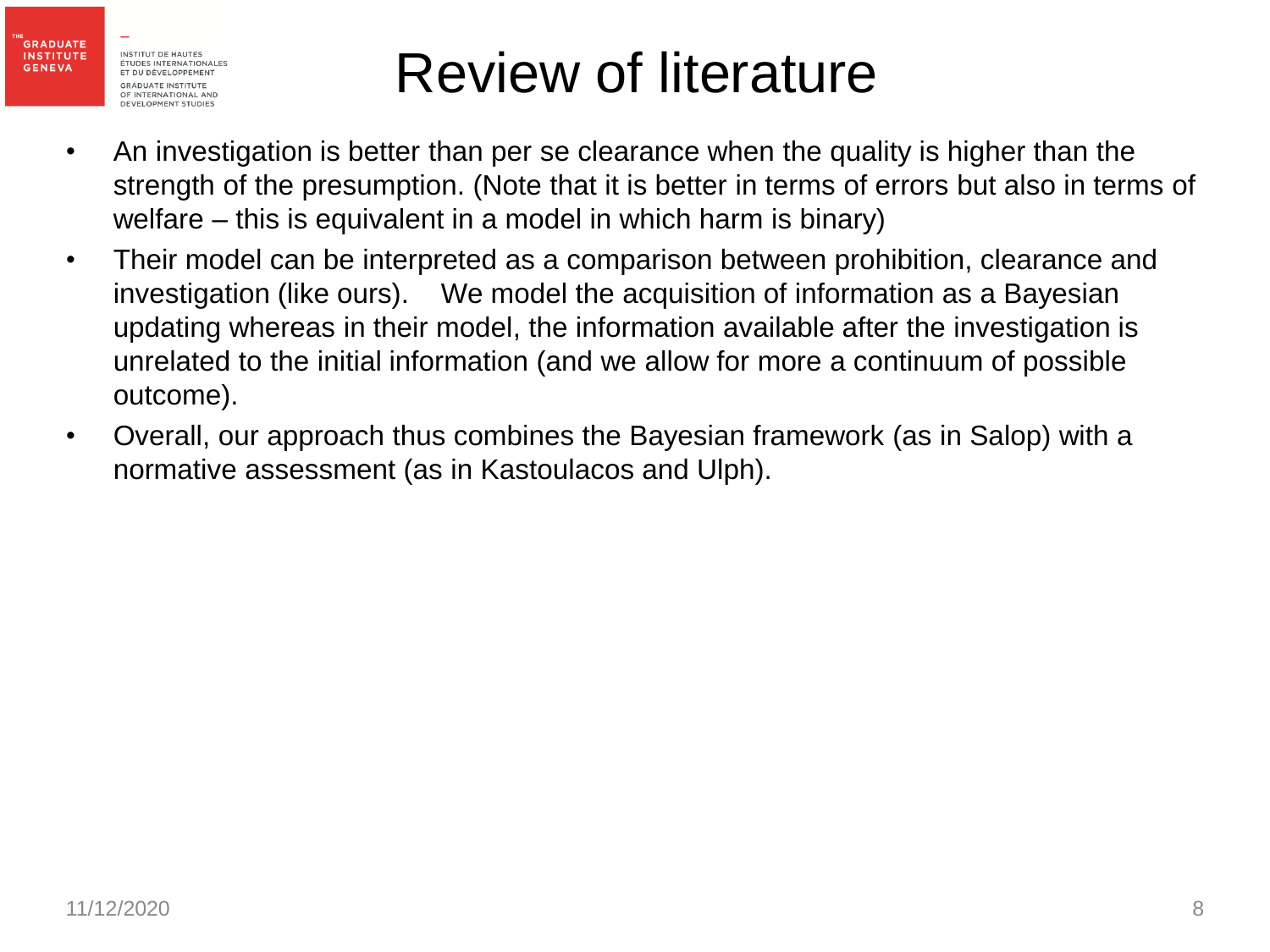#### **INSTITUT DE HAUTES** ÉTUDES INTERNATIONALES ET DU DÉVELOPPEMENT Sequential acquisition of information – model**GRADUATE INSTITUTE** OF INTERNATIONAL AND<br>DEVELOPMENT STUDIES

- At the beginning of the investigation, the authority has a prior cumulative distribution  $F(x)$  over the possible consequences of the practice in terms of consumer welfare  $(x)$ (or whatever metrics is relevant for its decision)  $[-1,1]$
- The prior reflects both a prior distribution based on theory, empirical evidence, and enforcement experience as well as evidence collected in a preliminary assessment.
- This preliminary assessment might for instance involve evidence that the practice has the features commonly identified past experience (for instance, an arrangement involves exclusive dealing, or that the companies involved do not have market power).
- On the basis of this prior, the authority can (i) close the investigation, (ii) prohibit the practice (adopt an infringement decision) or (iii) continue the investigation.
- For simplicity, we assume that there is a single process of information acquisition so that when the information has been collected, the agency will either prohibit the practice or close the case.
- We model the process of acquiring additional information by assuming that the authority obtains a pair of signals:  $l \in \{-1,1\}$  and  $s \in [0,1]$
- With good news, the distribution shifts over the support  $[-s, 1]$ . With bad news, over the support  $[-1, s]$
- $\cdot$  *l* indicates the signal direction (that is, whether additional evidence indicates worse or better outcome relative to the authority's prior) and  $s$  indicates the quality of the evidence (the precision with which the authority can establish the consequence of the practice).

**GRADUATE INSTITUTE** 

**GENEVA**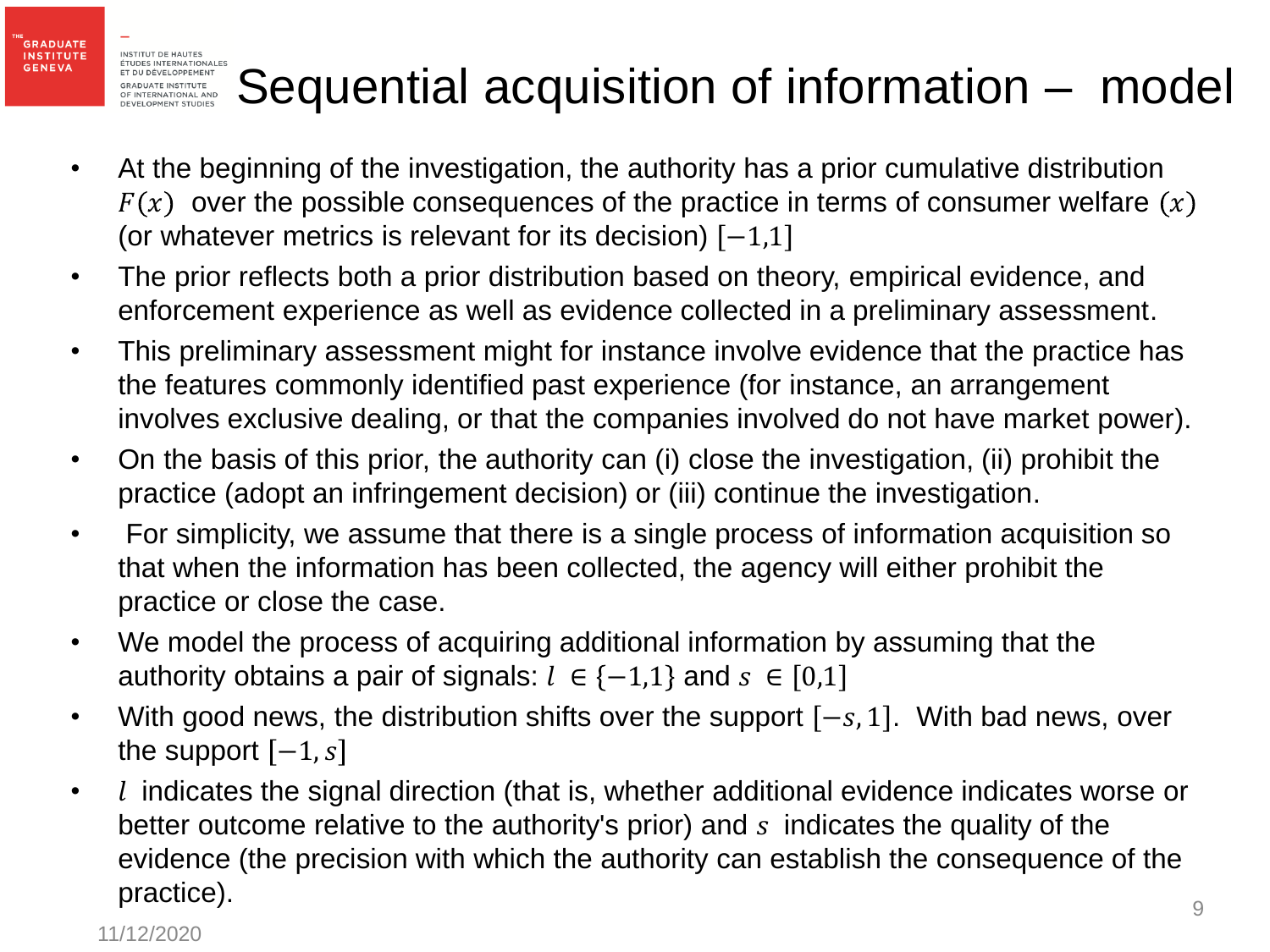THE<br>GRADUATE **INSTITUTE GENEVA** 

INSTITUT DE HAUTES ÉTUDES INTERNATIONALES ET DU DÉVELOPPEMENT **GRADUATE INSTITUTE** OF INTERNATIONAL AND<br>DEVELOPMENT STUDIES



 $\boldsymbol{\mathsf{x}}$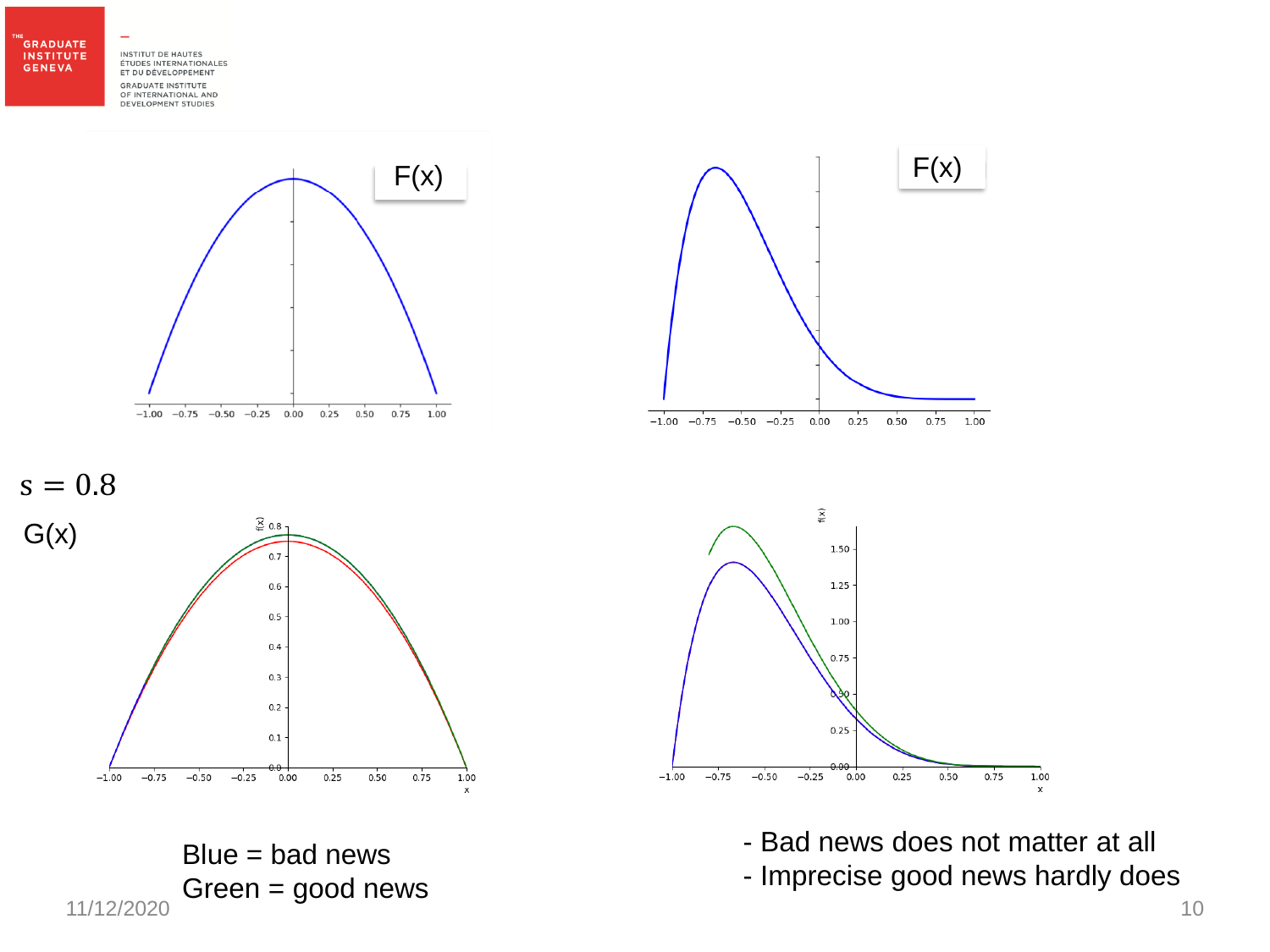THE<br>GRADUATE **INSTITUTE GENEVA** 

INSTITUT DE HAUTES ÉTUDES INTERNATIONALES ET DU DÉVELOPPEMENT **GRADUATE INSTITUTE** OF INTERNATIONAL AND<br>DEVELOPMENT STUDIES

 $s = 0.3$ 



Both bad and good news are decisive

- Precise bad news does not matter

 $0.25$ 

 $0.50$ 

 $0.75$ 

1.00

 $\pmb{\mathsf{x}}$ 

 $\mathsf{f}(\mathsf{x})$ 

 $3.5 -$ 

 $3.0$ 

 $2.5$ 

 $1.5$ 

 $1.0 \cdot$ 

э.ө

 $0.00$ 

 $-0.25$ 

 $-1.00$ 

 $-0.75$ 

 $-0.50$ 

- Precise good news has potential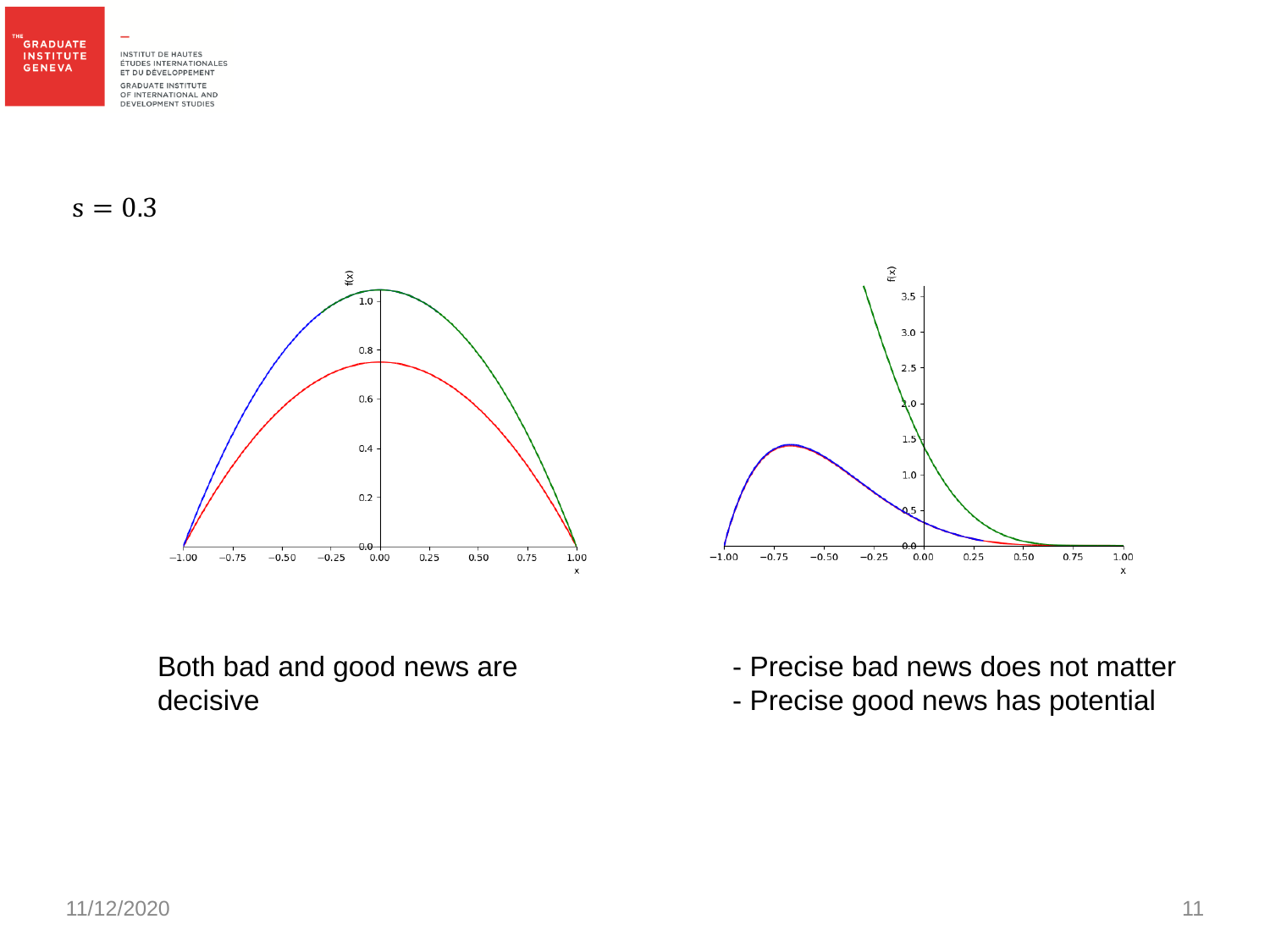

#### Investigation and updating

- The cost of the signal is an increasing and convex function of its precision  $k(s)$
- The authorities then incorporate signals (additional evidence) to update the prior distribution of the possible outcomes.
- That is, given the pair  $\{l, s\}$ , it leads to the posterior distribution  $G(x)$

$$
G(x) = \begin{cases} \frac{F(x) - F(-s)}{1 - F(-s)}, & l = 1; \\ \frac{F(x)}{F(s)}, & l = -1. \end{cases}
$$

- The expected value is shifted in the direction of the signal so that good (bad) news increases (decreases) the expected welfare and the posterior distribution has a lower variance than the prior.
- In addition, the agency will have beliefs about the evidence that is likely to be uncovered from an additional investigation.
- We assume that agency assigns a probability  $b$  that the investigation will uncover some good news.

$$
B(x) = \begin{cases} (1-b)\frac{F(x)}{F(s)}, & x \in [-1, -s); \\ (1-b)\frac{F(x)}{F(s)} + b\frac{F(x) - F(-s)}{1 - F(-s)}, & x \in [-s, s); \\ 1 - b + b\frac{F(x) - F(-s)}{1 - F(-s)}, & x \in [s, 1]. \end{cases}
$$

11/12/2020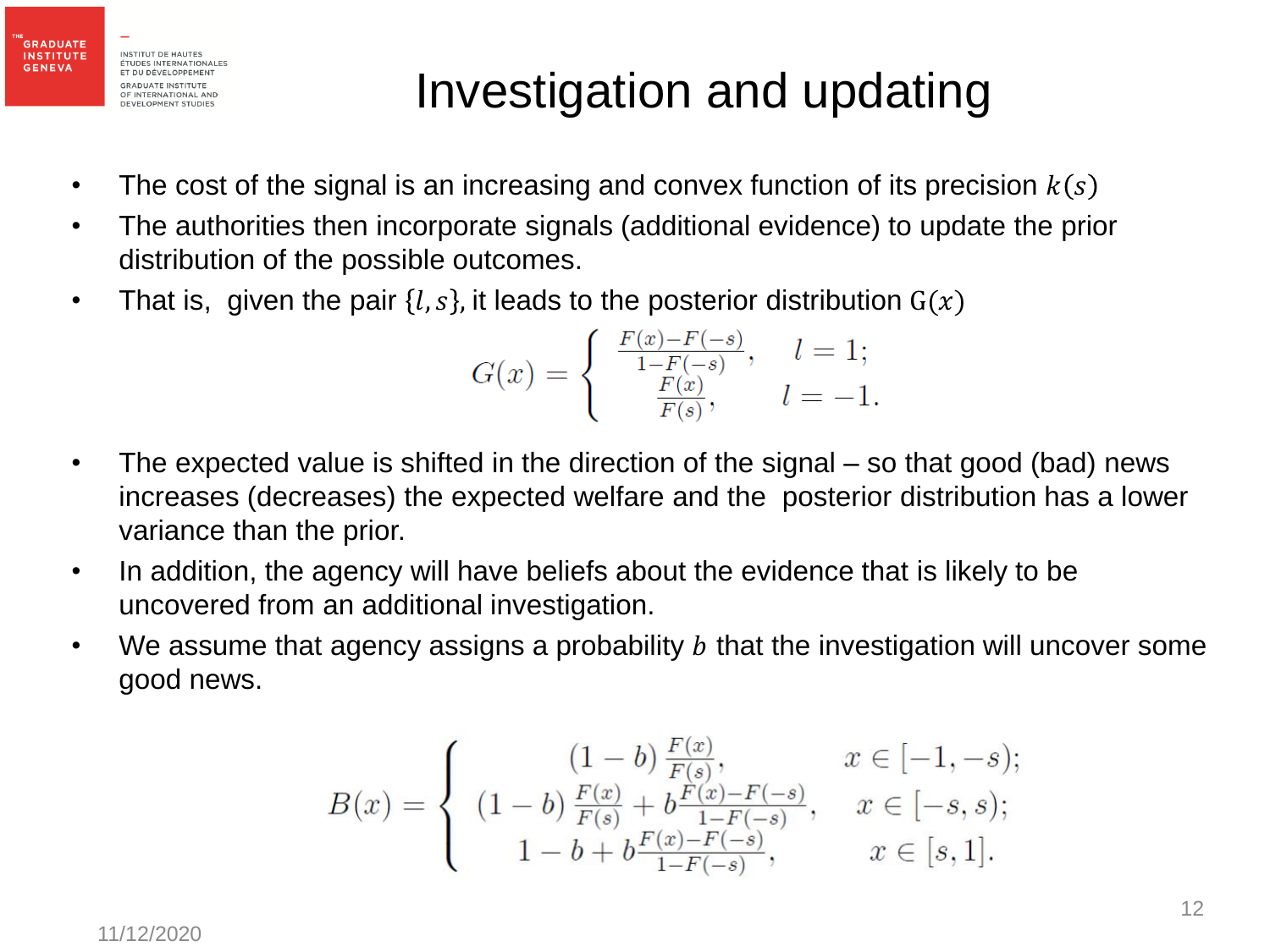

 $B(x)$ ,  $s = 0.3$ ,  $b = 0$ , 25 (blue); 0.5 (green); 0.75 (yellow)



 $s = 0.8$ 

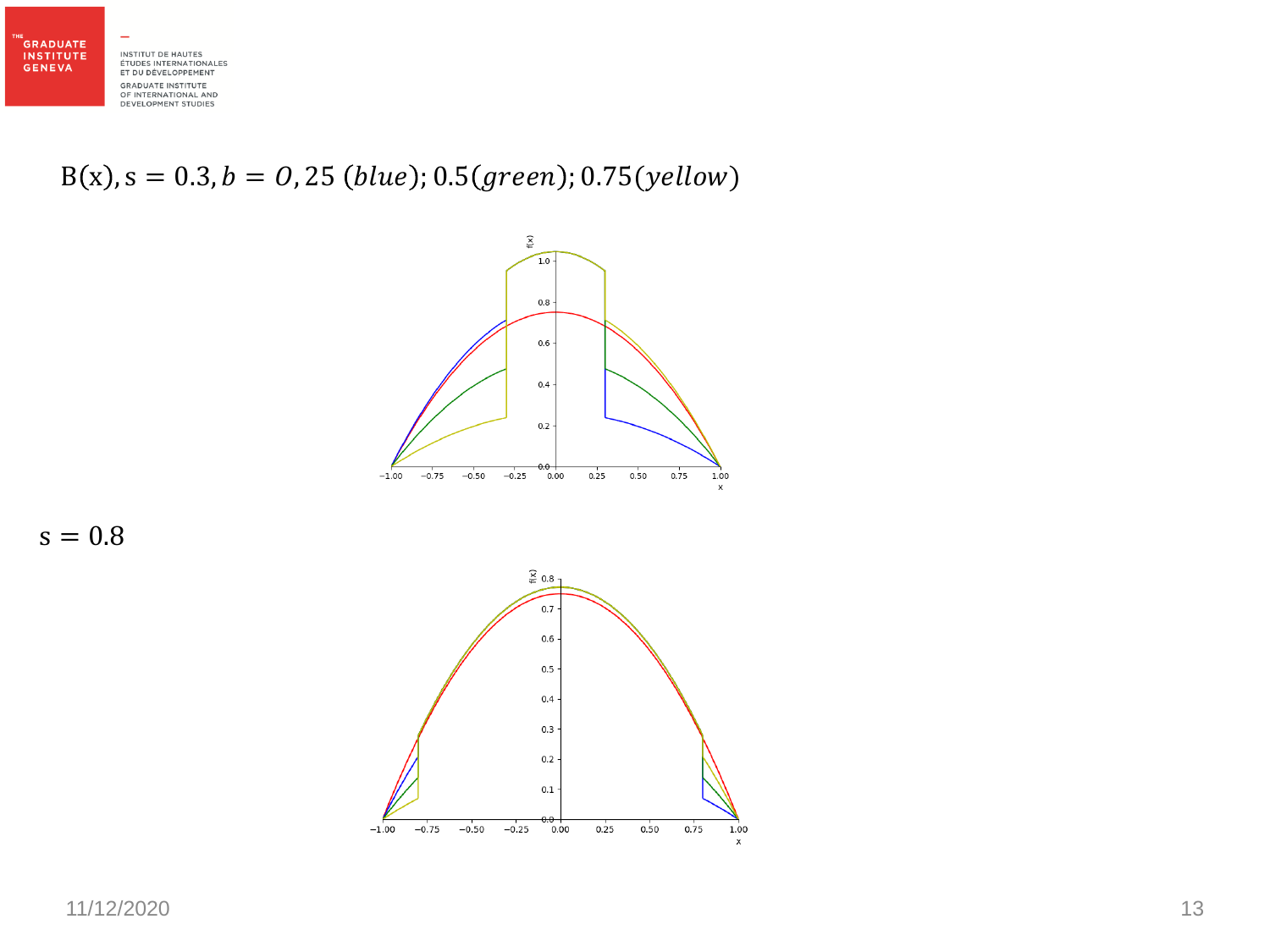

## Sequential acquisition of information

- The agency thus decides whether to prohibit, clear of the case or continue the investigation anticipating what decisions it would take if the information is acquired (backward induction).
- We first assume that the agency maximizes expected consumer welfare. We subsequently consider an alternative framework in which the takes decisions on the of trigger probabilities.
- The expected consumer welfare from the practice before the acquisition of information  $(B(x))$  is a weighted average of the expected welfare in the good and bad news scenarios
- In turn, the expected value of the investigation is a weighted average of the expected welfare that will be obtained with good and bad signal when it has been revealed and optimal decisions have been taken on the basis of the signal
- An investigation is valuable because the revelation of the signal allows for a better decision.
- Hence, if the signal that you expect would not change the decision, there is no point incurring the cost of the investigation (the value after having received the signal and taken optimal decisions is equal to the expected value).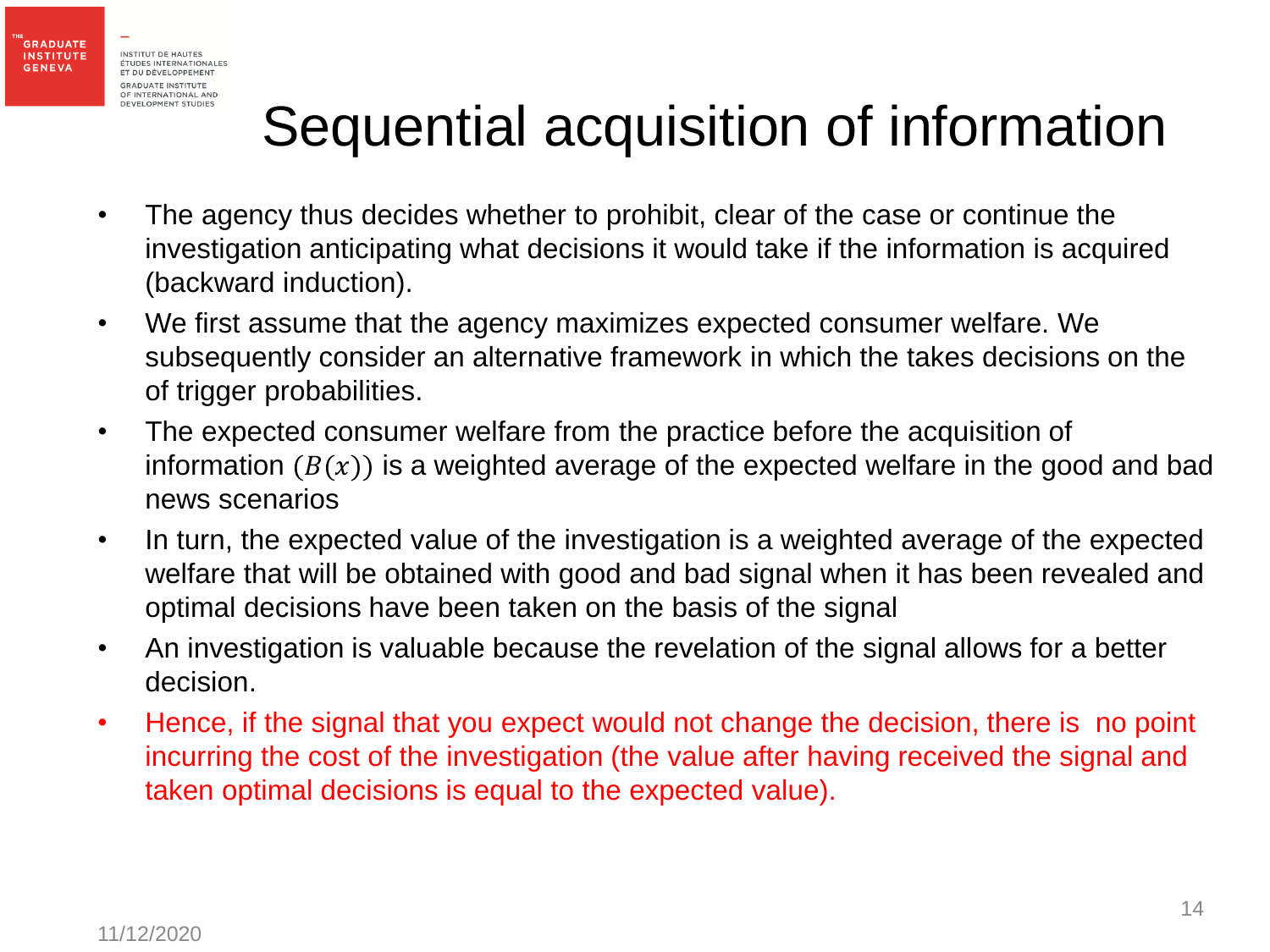**GRADUATE INSTITUTE** 

**GENEVA** 

# Sequential acquisition of information

- Specifically, if the expected consumer welfare before the acquisition of the information  $(V<sub>c</sub>)$  is negative, the default case is a prohibition.
	- A negative signal would also lead to a prohibition (has to be worse). But a positive signal could yield a clearance with positive expected welfare.
	- Hence, an investigation is only attractive when a good news leads to a clearance.
	- This occurs when it is sufficiently likely and precise.
- If the expected consumer welfare before the acquisition of the information  $(V_c)$  is positive, the default case is a clearance.
	- A positive signal will necessarily lead to a clearance and higher expected welfare than the average.
	- A negative signal might also lead to a clearance. In which case, the expected welfare after the investigation is equal to expected welfare before. There is no point incurring cost
	- However, if a bad signal leads to prohibition, the expected welfare after the investigation is higher (as the case is only cleared in good instances).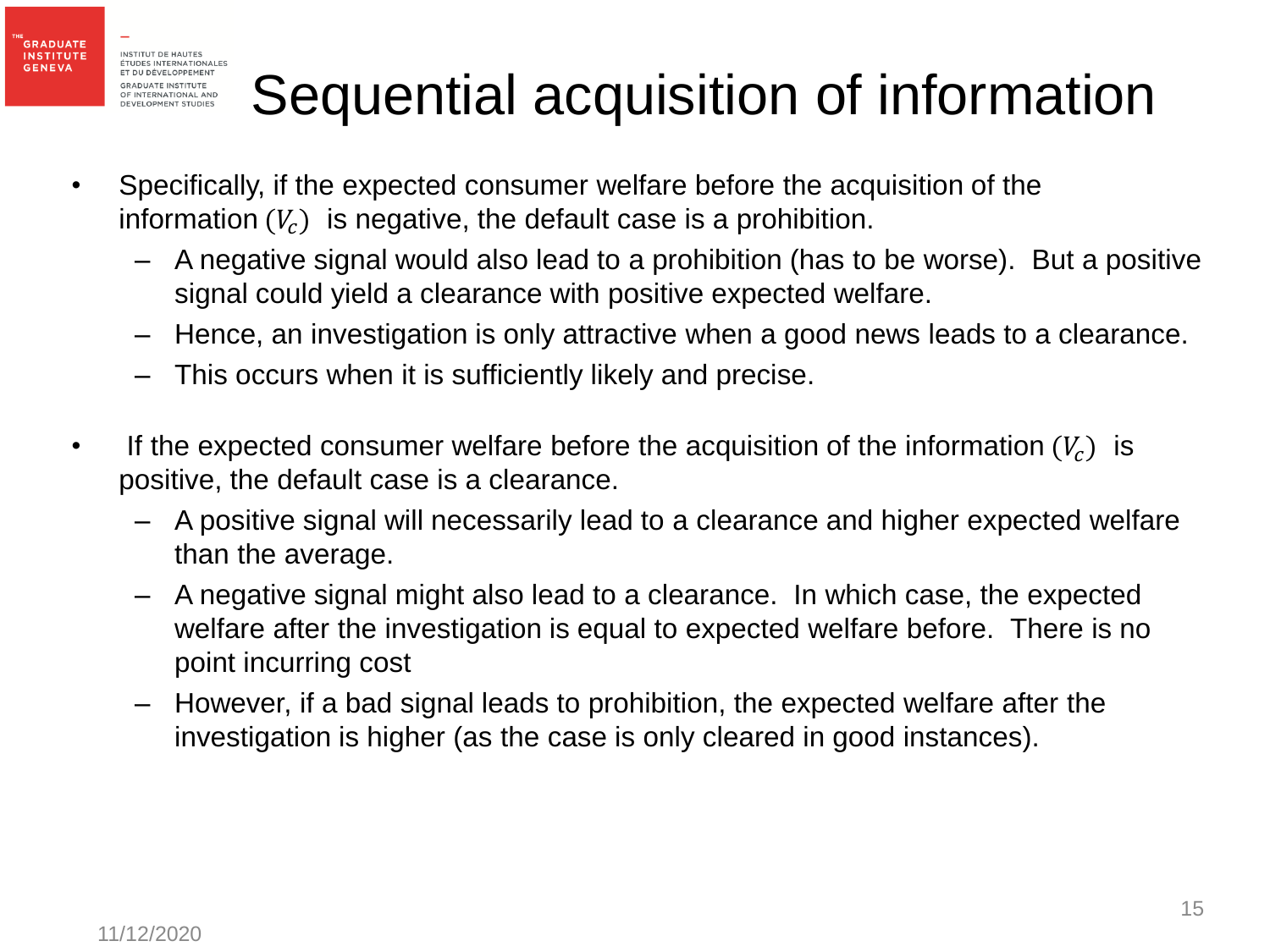#### **GRADUATE INSTITUTE GENEVA**

**INSTITUT DE HAUTES** ÉTUDES INTERNATIONALES ET DU DÉVELOPPEMENT

**GRADUATE INSTITUTE** OF INTERNATIONAL AND **DEVELOPMENT STUDIES** 

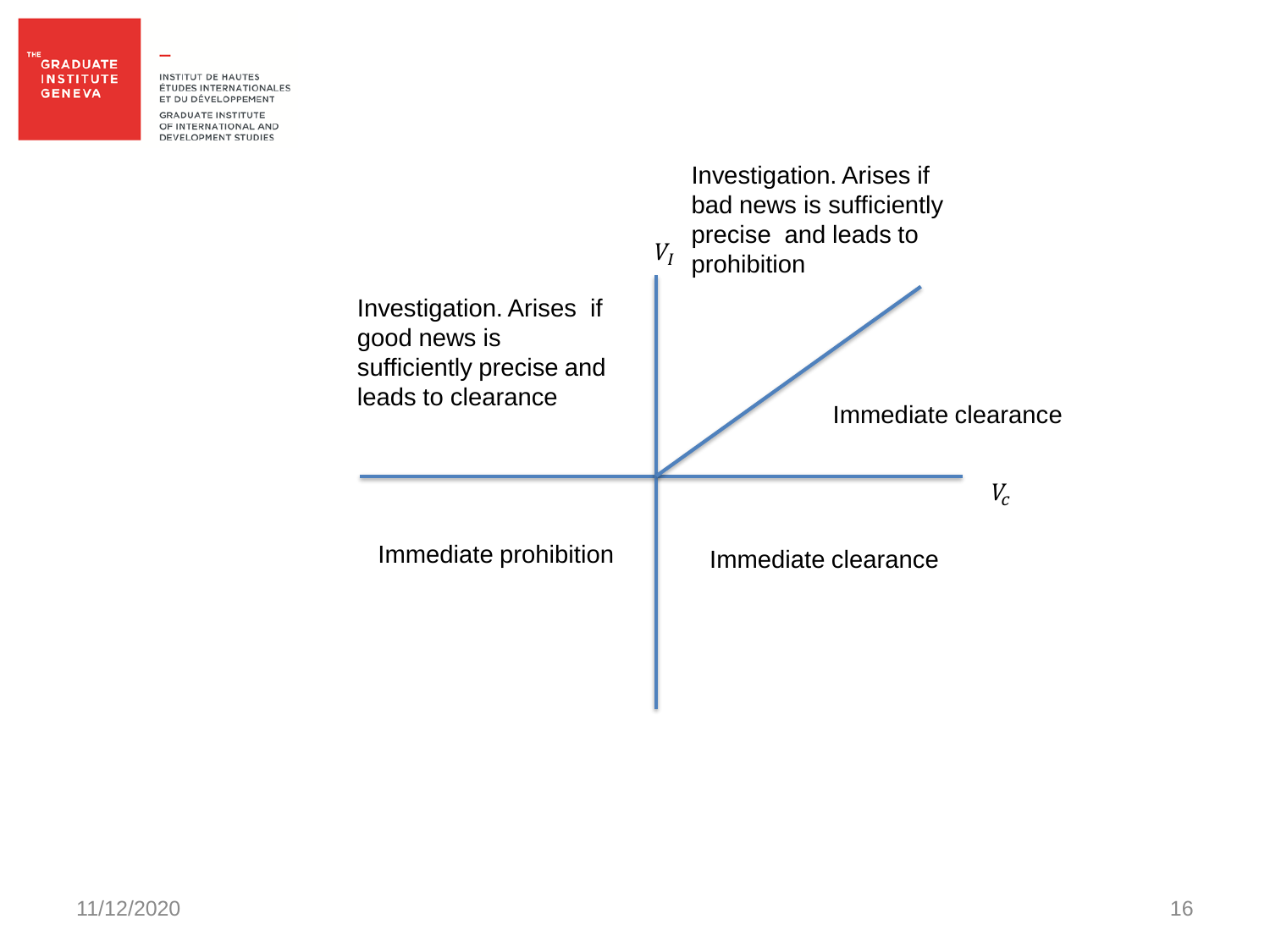

## Verifiable information

- So far we have assume that the agency can take a prohibition decision or a clearance decision on the basis of the prior  $B(x)$  which take into account its belief with respect to what the investigation would uncover.
- However, if such decision can be challenged, the argument can be made that only verifiable information can be used to motivate this decision (see Langus, Lipatov, Neven, 2018 for a discussion)
- In this case, initial decisions have to be made with respect to  $F(x)$ , leading to an expected welfare V
- Assume that only decisions to clear or prohibit can be challenged
- As the decision to undertake an investigation cannot be challenged, the circumstances in which an investigation were optimal before are not constrained.
- But otherwise optimal prohibition and clearances might be constrained.
- This leads to more investigation
- But also prohibition when clearance would be optimal and vice-versa (when an investigation is unlikely to be revealing).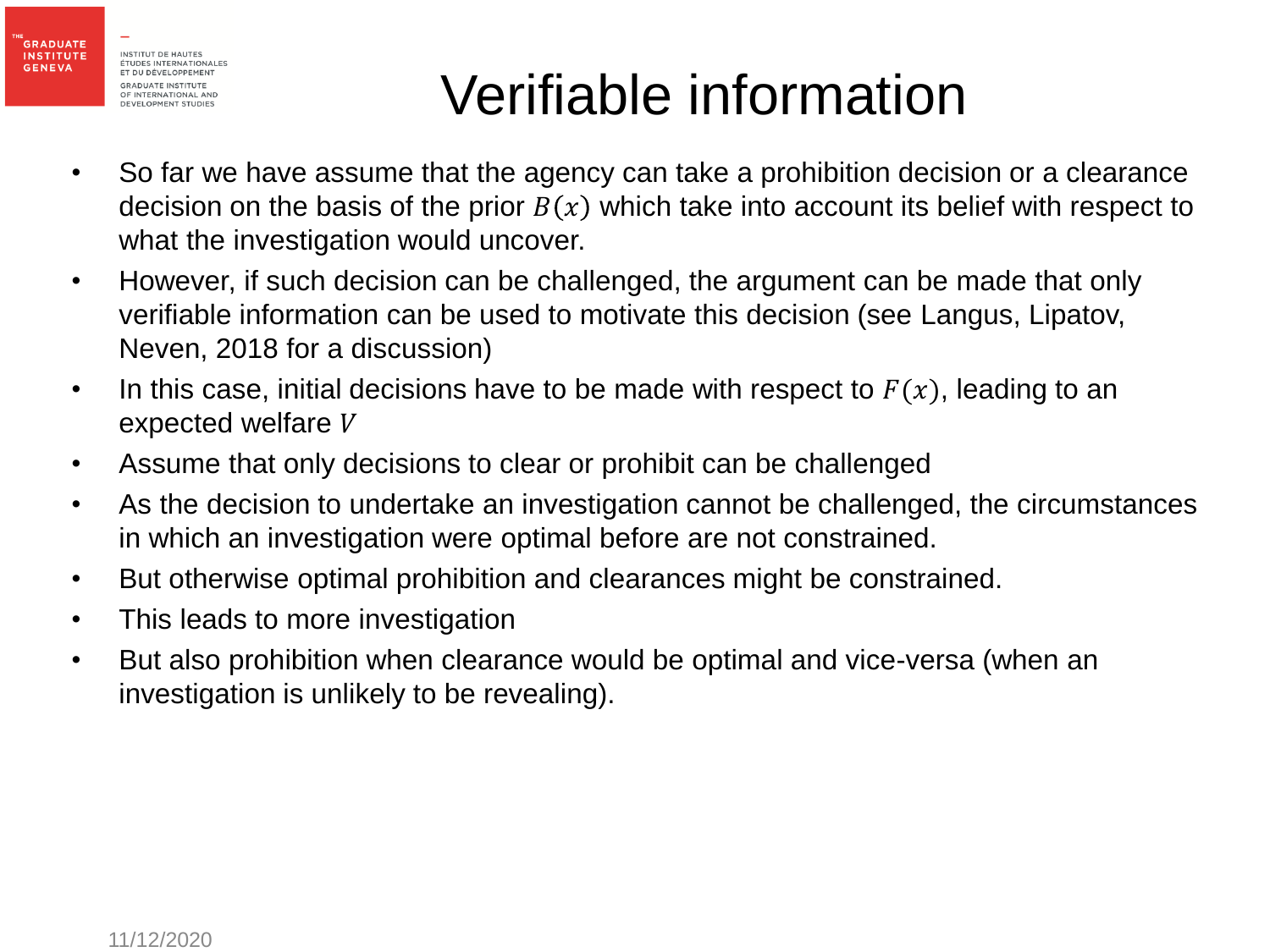

#### Verifiable information

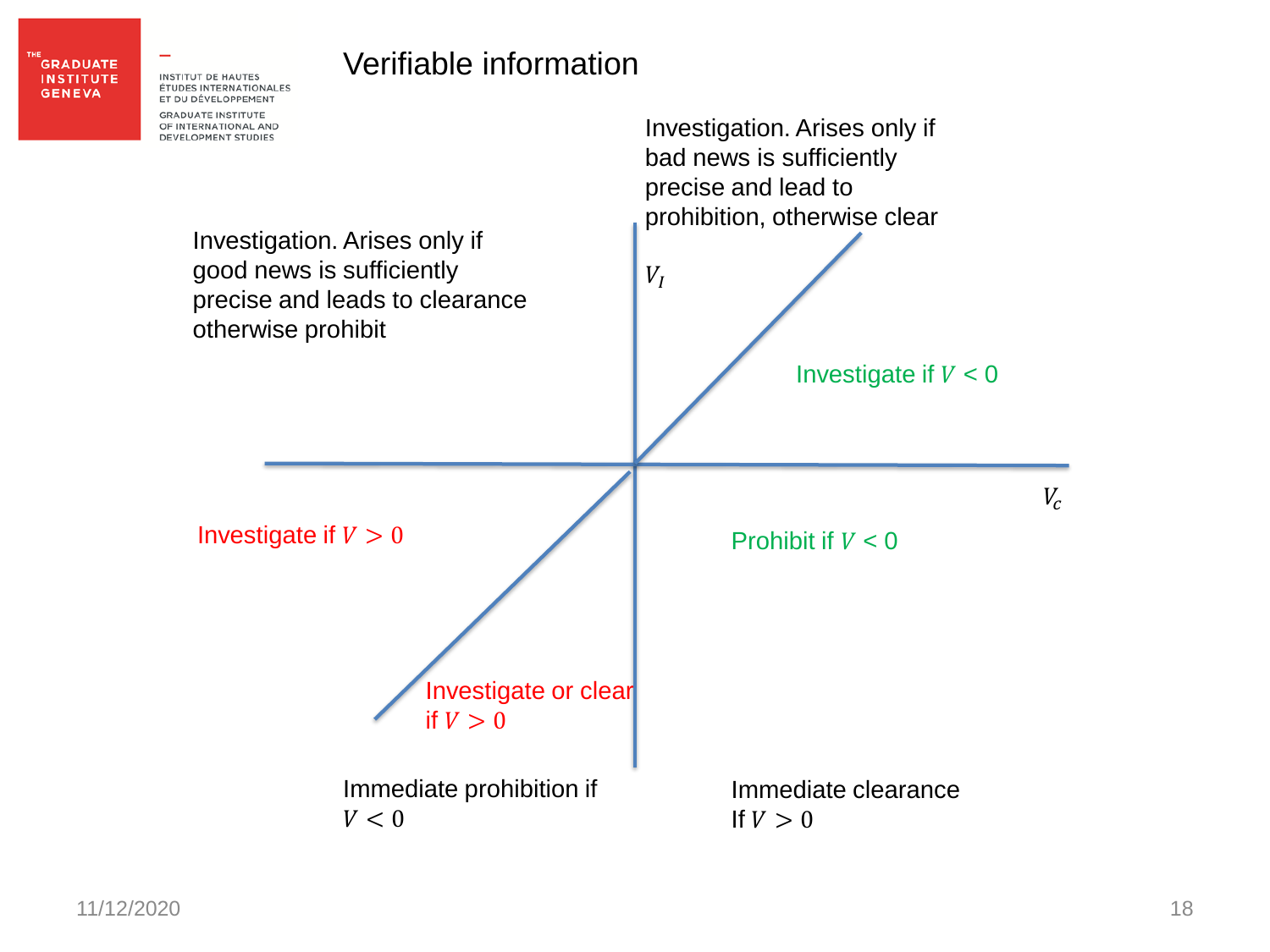**GRADUATE INSTITUTE** 

**GENEVA** 

## Threshold probabilities

- Consider an enforcement system in which the agency can prohibit if the probability that the practice is anti-competitive is high enough,  $B(0) > \alpha$ . At the opposite, the agency will close the case if  $B(0) < \beta$ .
- With this decision rule, all practice for which  $\alpha > B(0) > \beta$  will lead to a further acquisition of information. We assume that after the acquisition of information, the decision (as before) is either to clear or to prohibit and this decision is made according standard  $\gamma$  such that the practice is prohibited if  $G(0) > \gamma$ . After the acquisition of information, the balance of probability is a natural candidate so that  $\gamma = \frac{1}{2}$  $\frac{1}{2}$ .
- One would also expect these threshold probabilities  $((1 \alpha)$  and  $\beta)$  to be rather small, thus leading to a high standard of proof (so that for instance, a practice is cleared without further investigation only when the probability that it is harmful is less than, say 10% or that a practice is prohibited without further investigation only when the probability that it is not harmful is less than 10%).
- This formulation also reveals that the standard for a clearance and the standard for a prohibition before the investigation *cannot both be identical* to the standard that applies respectively for a clearance and for a prohibition after the investigation. If it were the case, no investigation would ever be undertaken.
- Consider the properties of this enforcement system in terms of expected errors.
- Consider a practice with a given assessment  $B(0)$  that it is anti-competitive. A prohibition will lead to type I errors  $(1 - B(0))$ . If in case of good news, it is still optimal to prohibit, in case of good news type I errors increase, but in case of bad news they fall by the same amount. Expected errors do not change.

11/12/2020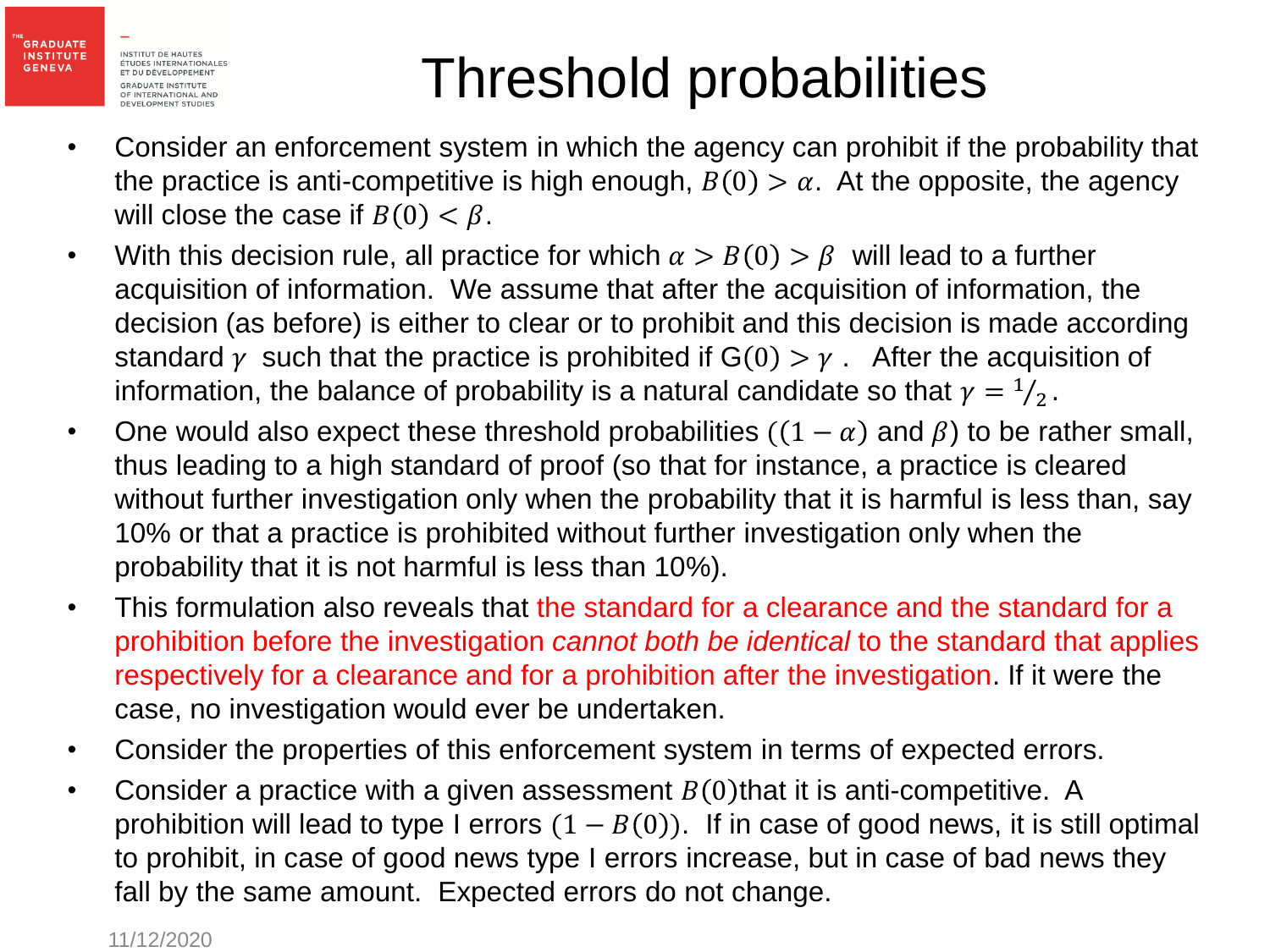**GRADUATE INSTITUTE** 

**GENEVA** 

# Optimal acquisition of information

- By contrast, if the practice is no longer prohibited after the reception of good news the overall errors will fall. In this case, there is a type II error after the investigation when good news has been received
- Hence, a prohibition without investigation will only be dominated by an investigation in terms of expected errors if in the case of good news the practice is allowed.
- This observation has implications for the choice of standard for a prohibition without investigation  $\alpha$ . The lower is standard, the larger is the range of distributions for which a prohibition will be mandated. Prohibitions will thus be mandated for distributions such that the overall probability that the practice is anti-competitive is lower. Hence, it is more likely that for such distributions in case of good news the practice would be allowed following an investigation and hence it is more likely that decisions under the standard would be dominated by an investigation.
- Similarly, an investigation will dominate a clearance according to the standard if and only if in case of bad news the practice is prohibited.
- Furthermore, as the standard is relaxed, the range of distributions for which a clearance is mandated will increase and involve distributions for which the probability that the practice is pro-competitive falls. Accordingly, it will become more likely that in case of bad news, it would be optimal after an investigation to prohibit the practice and hence it will be more likely that decisions under the standard would be dominated by an investigation.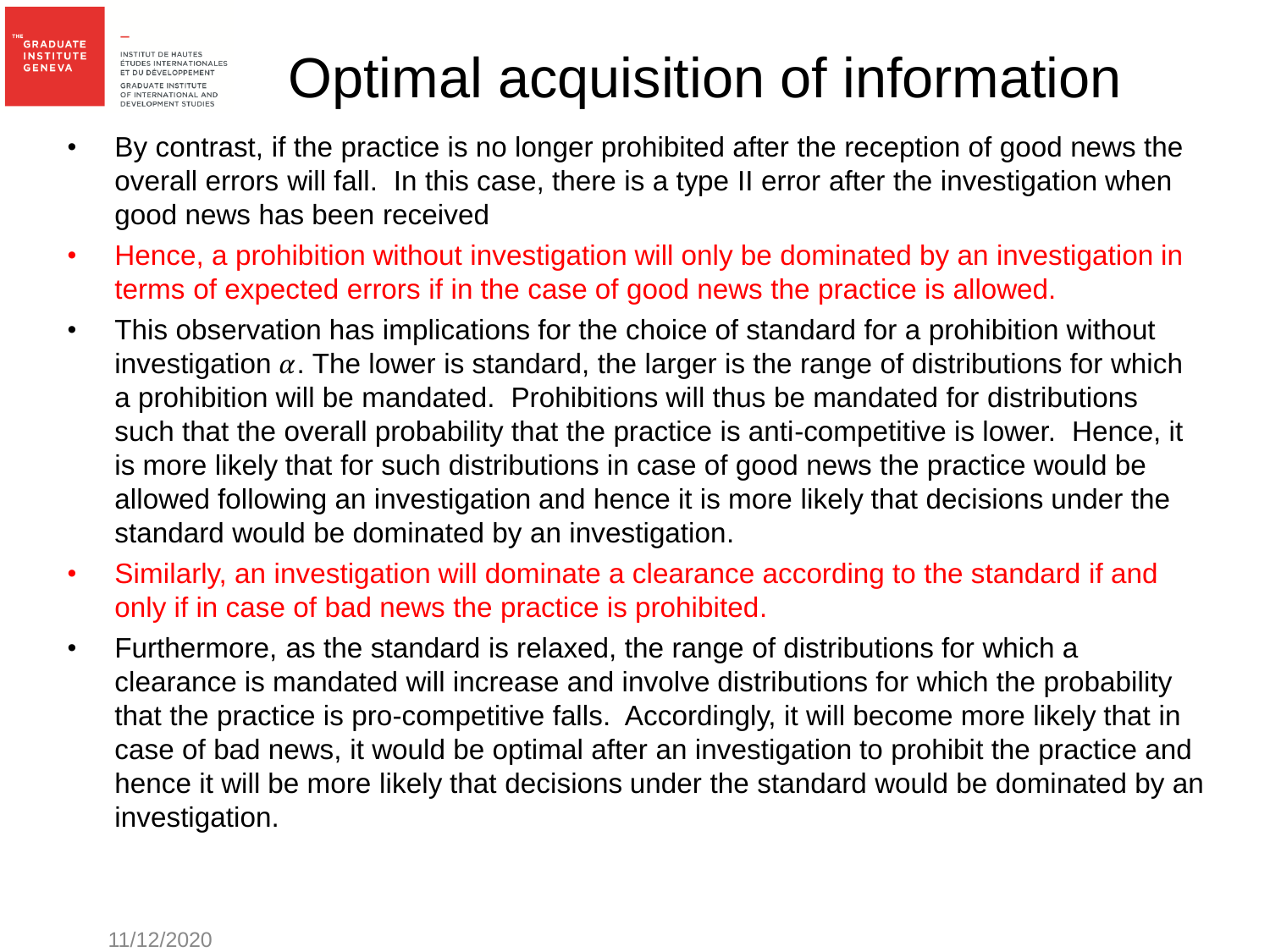**GRADUATE INSTITUTE** 

**GENEVA** 

## Optimal acquisition of information

- Intuitions for the maximization of consumer welfare and the analysis of an enforcement systems based on probability thresholds are similar.
- When maximizing consumer welfare, it is optimal to undertake an investigation if and only if the default case is likely to be overturned (and the cost is small). This is more likely when investigation is sufficiently precise
- Similarly, the choice of probability thresholds should be guided by the prospects that the default case will be overturned after the investigation. Probability thresholds can be relaxed as long as the investigation is unlikely to uncover information that would overturn the decision.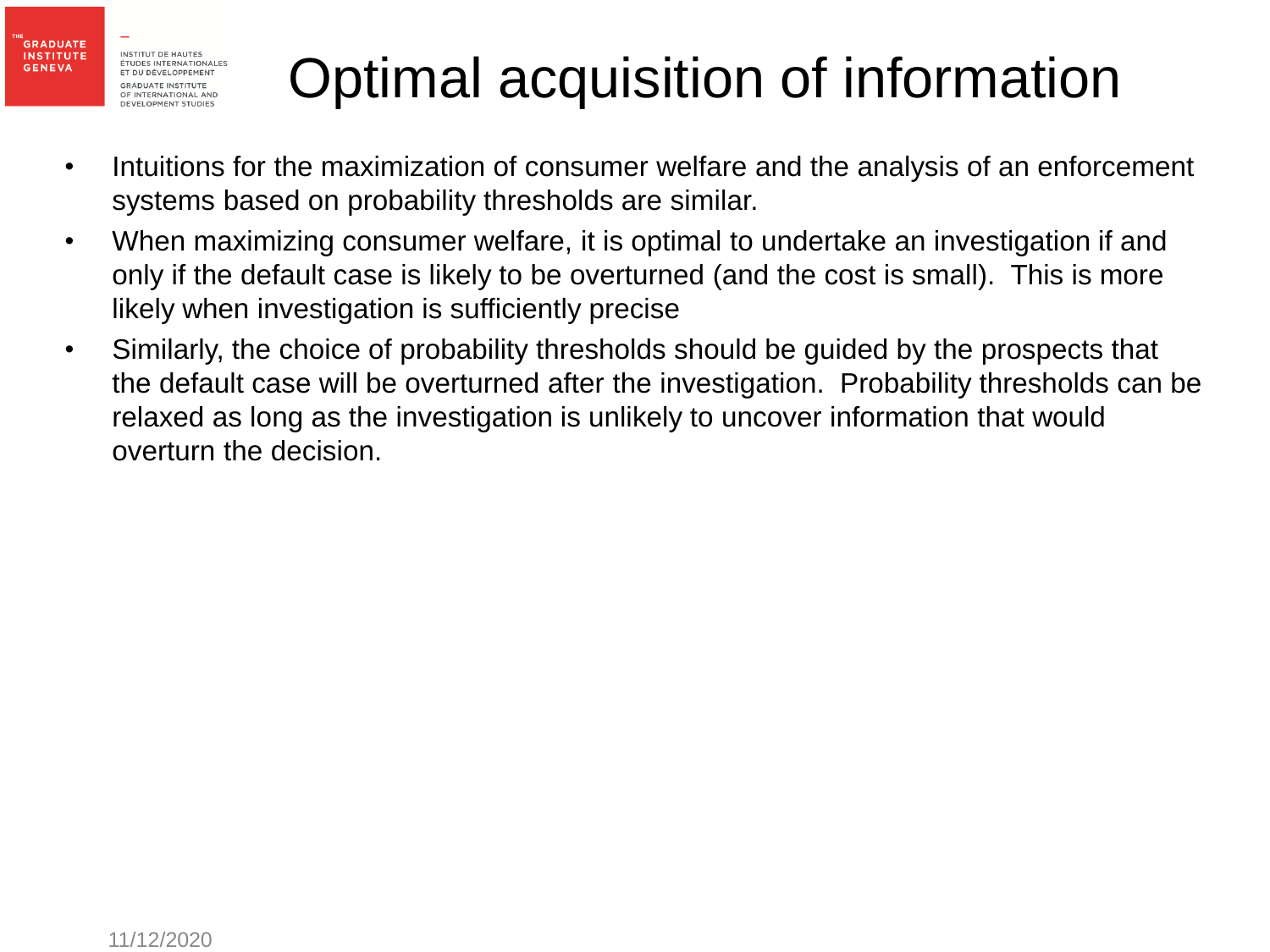

#### Mapping with the case law

- There are different probability thresholds in the case law (Ibanez (2020)) :
	- Capability : this is a plausibility threshold.
		- It applies to restrictions by object under 101 (T-Mobile, Bananas)
		- But also to some unilateral conducts which "tend to" restrict competition (Post Denmark I, Hoffman La Roche, Michelin I, BA, Intel)
		- Analysis of plausibility requires to evaluate the practice in its legal and economic context (see Intel, Cartes Bancaires, but Dole …)
	- Likelihood : this corresponds to balance of probabilities and applies when effects have been analyzed
		- Under 101 (Delimitis)
		- And 102 (Post Denmark II, Deutsche Telekom, Telia Sonera)
		- And merger control (GE/Honeywell, Tetra/Sidel)
		- Full fledged analysis of effects
	- Quasi certainty (?) only in refusal to deal so far
- Mapping with the framework above
	- For practices (agreement, unilateral conducts) for which there is a strong presumption that effects are anti-competitive (horizontal agreements, rebates contingent on exclusivity), that is when  $B(0) > \alpha$ , only limited additional evidence is required for a prohibition decision: capability
	- If  $B(0) < \alpha$ , or the evidence does not confirm the presumption, a full fledged analysis is required, for which the balance of probability ( $\gamma = \frac{1}{2}$ ) : likelihood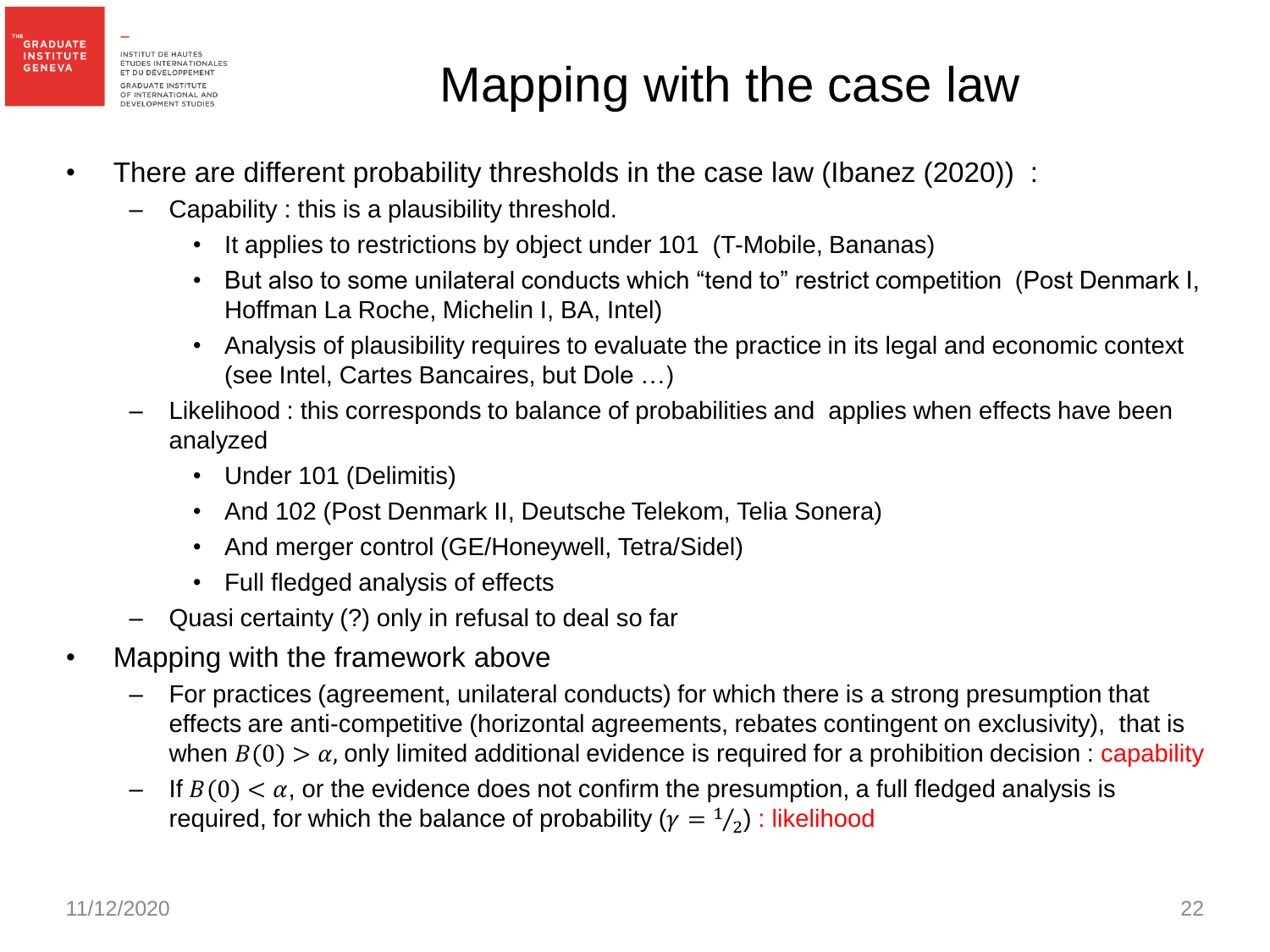

#### Mapping with the case law

- What are the necessary assumptions for this mapping
	- Object restriction can be interpreted as restrictions involving a high probability of substantial harm. This is what Cartes Bancaire says :
		- (56) "*Only conduct whose harmful nature is proven and easily identifiable, in the light of experience and economics, should therefore be regarded as a restriction of competition by object, and not agreements which, having regard to their context, have ambivalent effects on the market …"*
		- (58) *"This concept should relate only to agreements which inherently, that is to say without the need to evaluate their actual or potential effects, have a degree of seriousness or harm such that their negative impact on competition seems highly likely"*.
	- Capability needs to be interpreted as an *incremental* standard of proof (but any other interpretation would seem odd – why require less confidence that a practice is anti-competitive if it is highly likely to be anti-competitive on the basis of past experience).
- Explicit mapping in Intel AG
	- *"The assessment of capability as concerns presumptively unlawful behaviour must be understood as seeking to ascertain that, having regard to all circumstances, the behaviour in question does not just have ambivalent effects on the market,…, but that its presumed restrictive effects are in fact confirmed. Absent such a confirmation, a fully-fledged analysis has to be performed" (*§*120).*
	- *"In a somewhat similar fashion to the enforcement shortcut concerning restrictions by object under Art 101 TFEU, the assessment of all circumstances under Art 102 TFEU involves examining the context of the impugned conduct to ascertain whether it can be confirmed to have an anti-competitive effect. (*§*135)*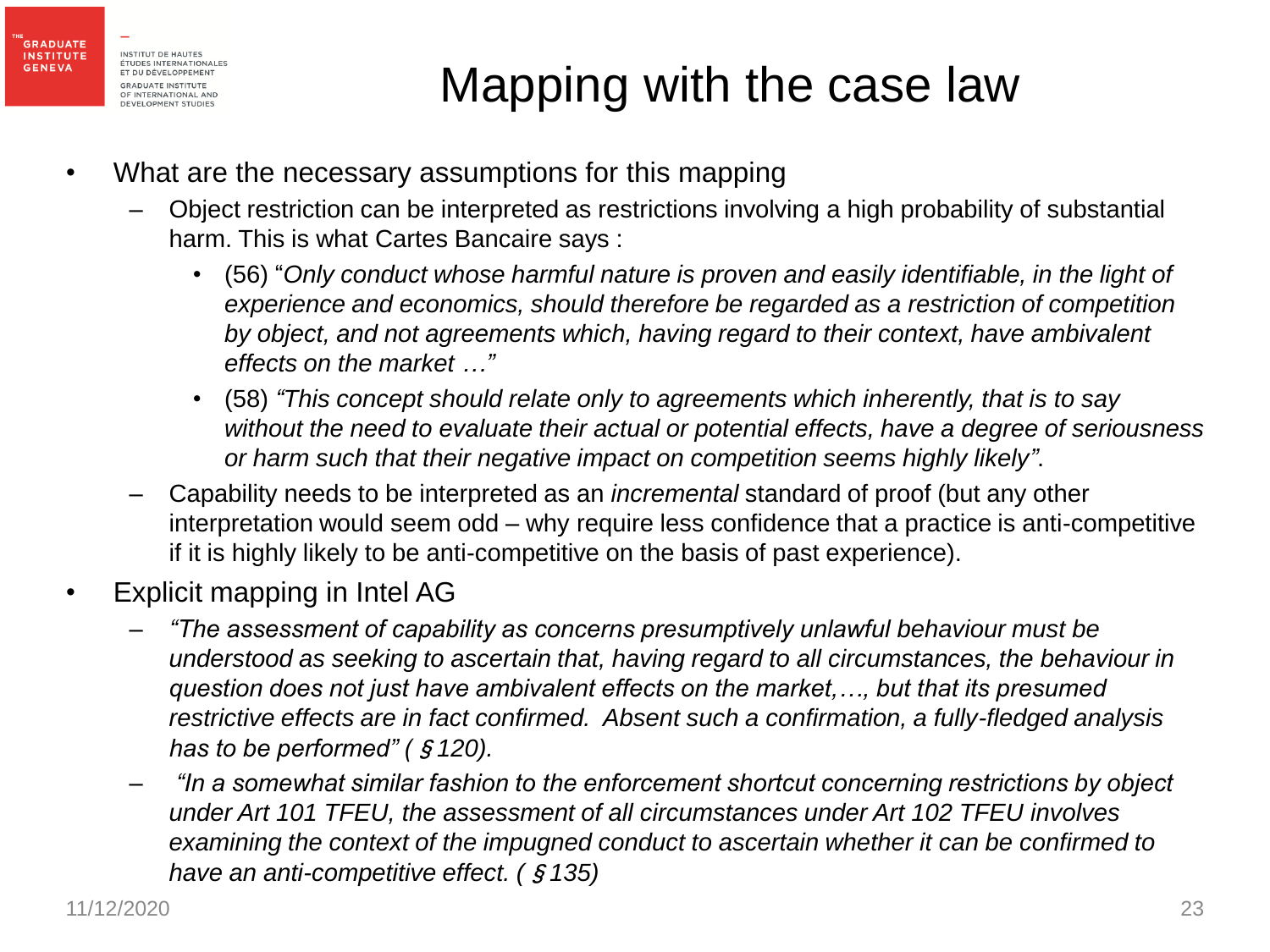

#### **Conclusion**

- Merger control is different
	- There is no presumption to start with
	- Unlike what happens with 101 and 102, cases cannot be prohibited before searching for additional information
	- The MR establishes a high threshold for a clearance in phase I (the absence of serious doubt)
- Further insight from the Bayesian framework
	- Consideration of whether the evidence could lead to a shift from the default case (in deciding whether to open/continue an investigation) and cognitive dissonance
	- Identification of the evidence in terms of the likelihood ratio
	- Determination of the threshold probabilities
	- Verifiability of the evidence for decisions before the investigation
	- Incremental standard; determination of shift in the prior required to switch from the default case
	- Enforcement of the investigation as the agency may have an incentive to slack (incentive to pretend to do an investigation and prohibit a case under a lower standard) and role of the Courts (standard of review)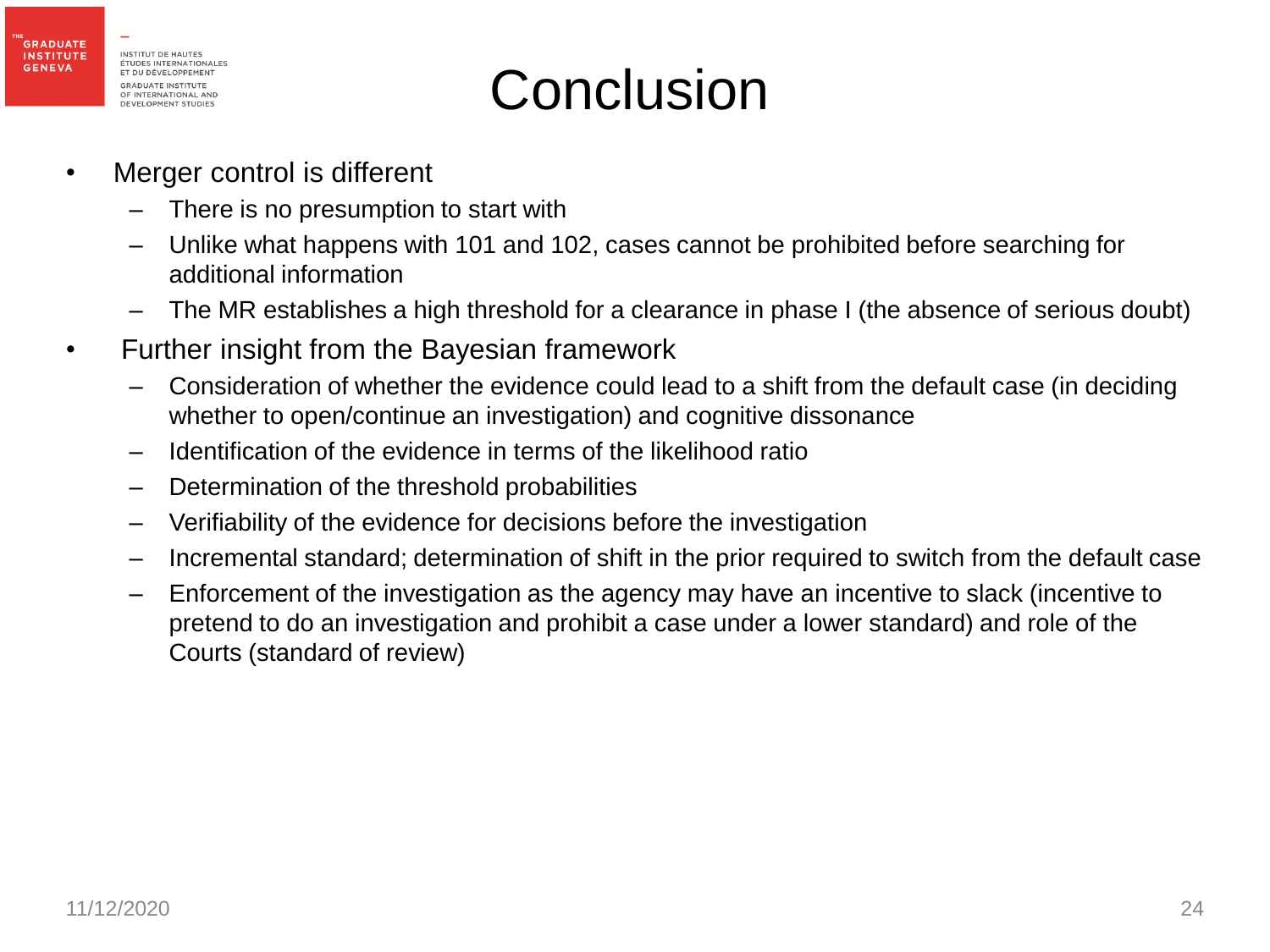

**GENEVA** 

#### References

- Katsoulacos and Makri, (2020) The role of economics and the type of legal standards in antitrust enforcement by DGCOMP: an empirical investigation, *Journal of Antitrust enforcement*, forthcoming
- B. Versterdof, (2005), Standard of proof in merger cases: reflections in the light of recent case law of the Community Courts, *European Competition Journal*, 1, pp. 3-33.
- Dewatripont, M. and J. Tirole (1999). Advocates. *Journal of Political Economy* 107(1), 1– 39.
- Katsoulacos, Y. and D. Ulph (2009). On optimal legal standards for competition policy: A general welfare-based analysis. *The Journal of Industrial Economics* 57(3), 410–437.
- Katsoulacos, Y. and D. Ulph (2017), Regulatory decision errors, legal uncertainty and welfare : a general treatment, *International Journal of Industrial Organization*, 53, 326-352
- Beckner, F. and S. Salop (1999), Decision theory and antitrust rules, *Antitrust Law Journal*, 67(1), 41-76
- Salop, S., (2017), An equiry Meet for the case: Decision theory, Presumptions, and Evidentiary Burdens in Formulating Antitrust Legal Standards, mimeo
- Kaplow, L. (1995), A model of the optimal complexity of legal rules, *Journal of Law, Economics and Organization*, 11, 150-163.
- Christiansen A. and W. Kerber, (2006), Competition policy with optimally differentiated rules instead of « per se » vs « rule of reason », *Journal of Competition, Law and Economics*, 2(2), 215-244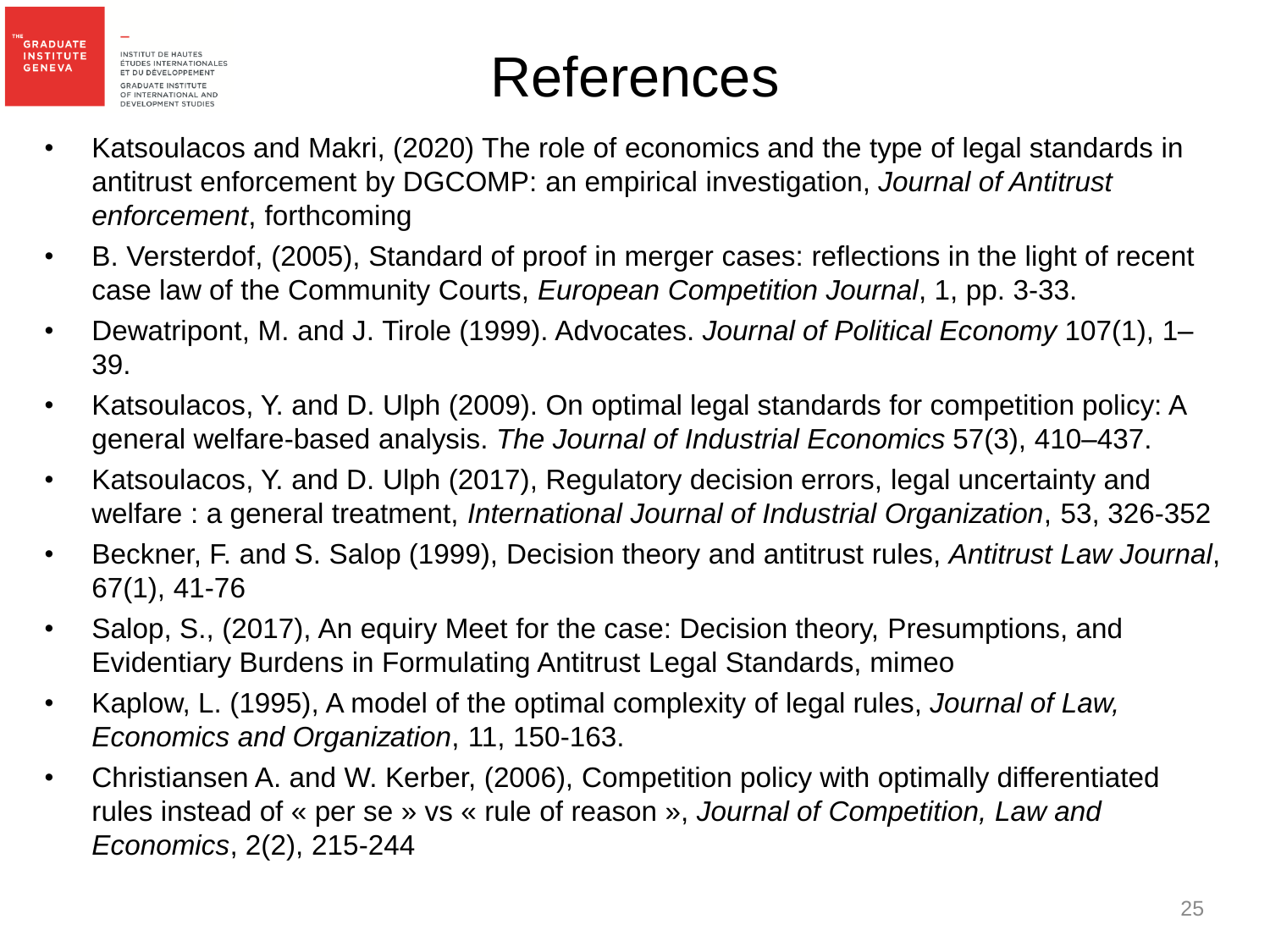

#### References

- Langus, G., V. Lipatov and D. Neven, (2018), Standards of Proofs in Sequential Merger Control Procedures, in Douglas H. Ginsburg, An Antitrust Professor on the Bench, liber amicorum, Concurrences ed., NY, 2018
- Burtis, M., Gelbach, J., and Kobayashi, B., (2017), Error Costs, Legal Standards of Proof and Statistical Significance, Faculty Scholarship at Penn Law. 1754.
- Horowitz, (1977), Decision Theory and Antitrust: Quantitative Evaluation for Efficient Enforcement, 52, *Indiana Law Journal*, 726 n. 36 (1977)
- Brodley, J. (1977) "The Possibilities and Limits of Decision Theory in Antitrust: A Response to Professor Horowitz," *Indiana Law Journal*, Vol. 52(4), Article 2.
- Padilla, J. and D Evans, (2005), Designing Antitrust Rules for Assessing Unilateral Practices: A Neo-Chicago Approach, *University of Chicago Law Review*, 72, Winter
- Hylton, K. and M Salinger, (2001), Tying Law and Policy: A Decision Theoretic Approach, *Antitrust Law Journal*, (69)
- Jones, A. and W. Kovacic, (2017), Identifying Anticompetitive Agreements in the United States and the European Union: Developing a Coherent Antitrust Analytical Framework, *The Antitrust Bulletin*, 62(2), 254-293.
- Ritter, C., (2018), Presumptions in EU Competition Law, *Journal of Antitrust Enforcement*, 6 (2), 189 – 212.
- Kalintri, A. (2020), Analytical shortcuts in EU competition enforcement: proxies, premises and presumptions, *Journal of Competition Law and Economics*, 1-42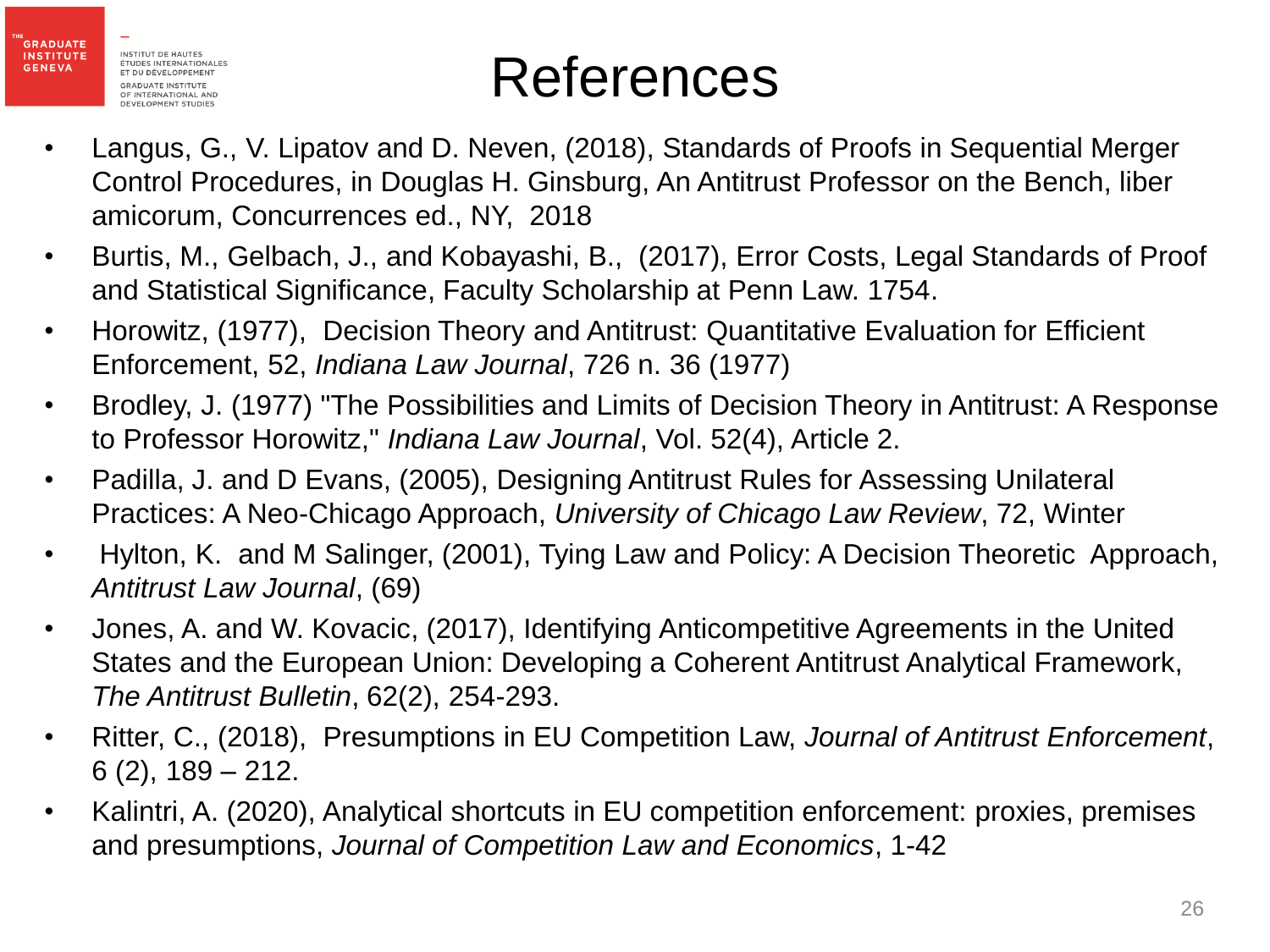

#### References

- OECD, (2017), Safe harbors and legal presumptions in Competition Law, Background note by the Secretariat
- Ibanez Colomo, P. (2020), Anticompetitive effects in EU competition law, mimeo, LSE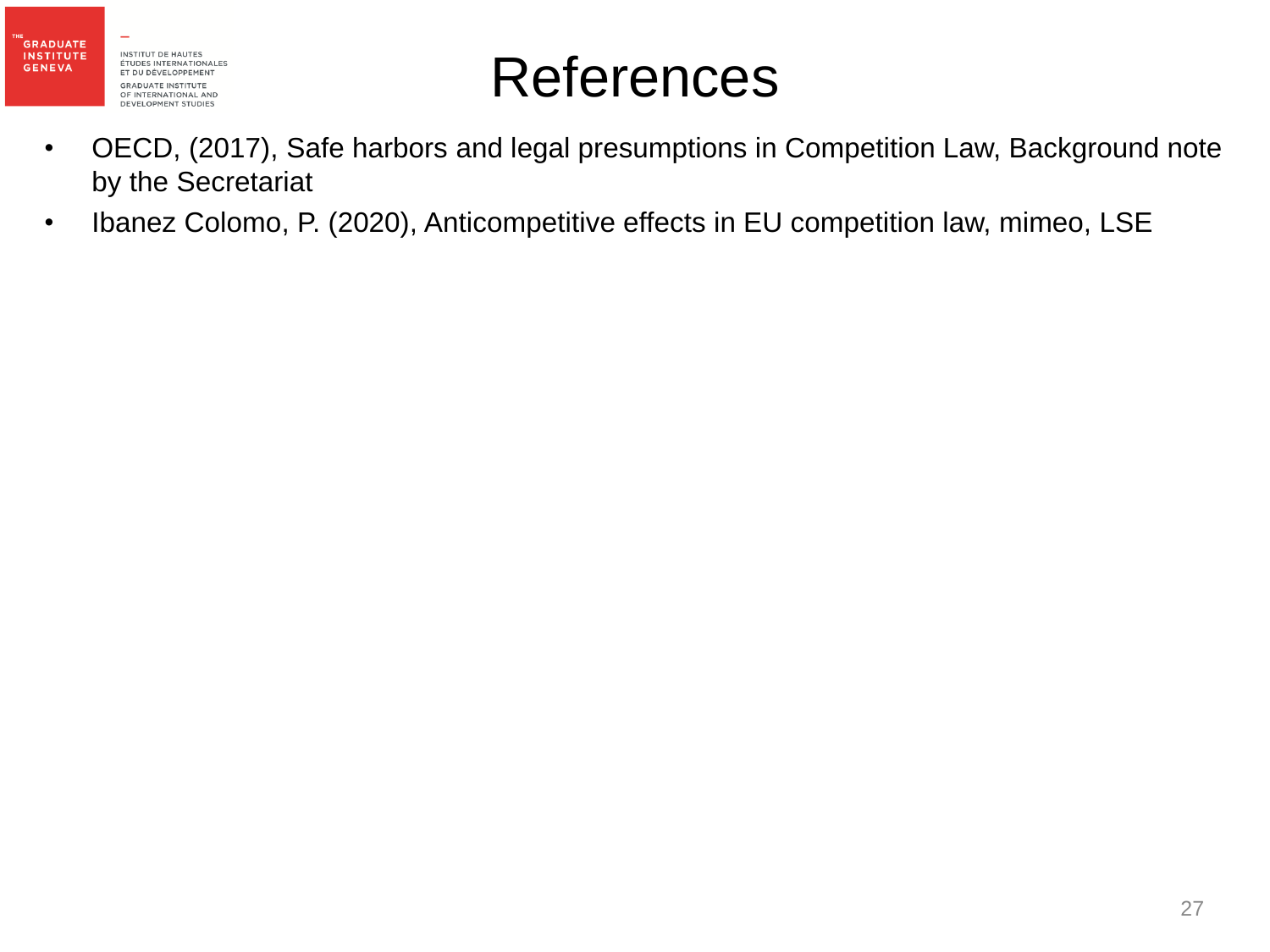#### **GRADUATE INSTITUTE GENEVA**

**INSTITUT DE HAUTES** ÉTUDES INTERNATIONALES ET DU DÉVELOPPEMENT

 $\overline{\phantom{0}}$ 

**GRADUATE INSTITUTE** OF INTERNATIONAL AND **DEVELOPMENT STUDIES** 

#### Back up slides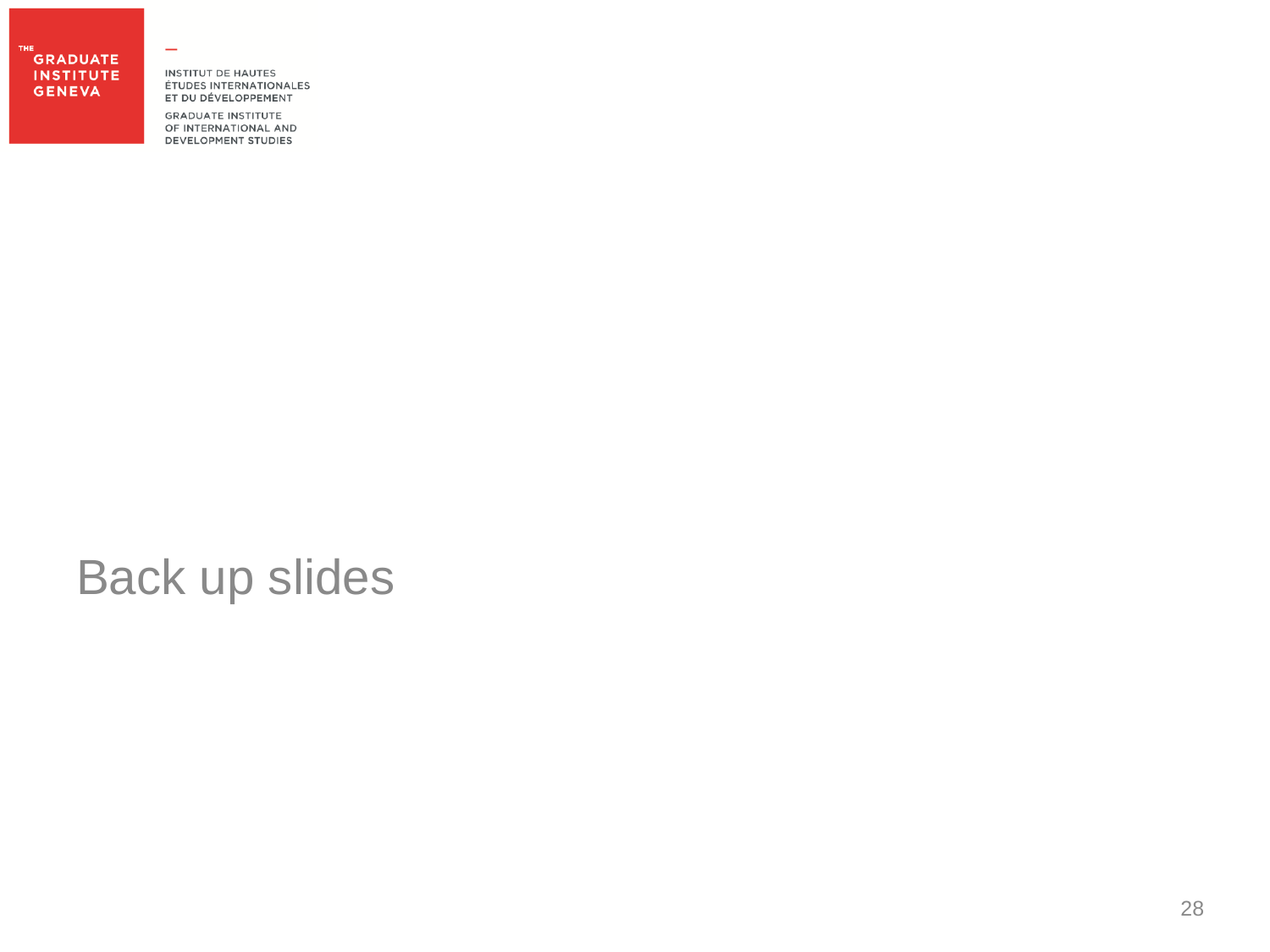**GRADUATE INSTITUTE** 

**GENEVA** 

# Sequential acquisition of information

• The expected consumer welfare from the practice before the acquisition of information is given by

$$
V_c = \int_{-1}^{1} x dB(x).
$$

• The expected welfare from undertaking a further investigation, assuming that an optimal decision is taken on the basis of the information obtained is given by

$$
V_I = b\mathbb{I}\left(\int_{-s}^1 x dG(x) > 0\right) \int_{-s}^1 \frac{x dF(x)}{1 - F(-s)}
$$
  
+  $(1 - b) \mathbb{I}\left(\int_{-1}^s x dGx > 0\right) \int_{-1}^s \frac{x dF(x)}{F(s)} - k(s),$ 

- Where ∥ is an indicator function takes the value 1 if the term is brackets in positive and 0 otherwise. Hence, the first term if the expected welfare from the practice (gross of investigation cost) if it is allowed after a good new and the second term in the expected welfare (gross of cost) it is allowed after a bad news.
- Note that if the agency expects only good news  $(b = 1)$  or only bad news  $(b = 0)$  it will never undertake an investigation even if it costless.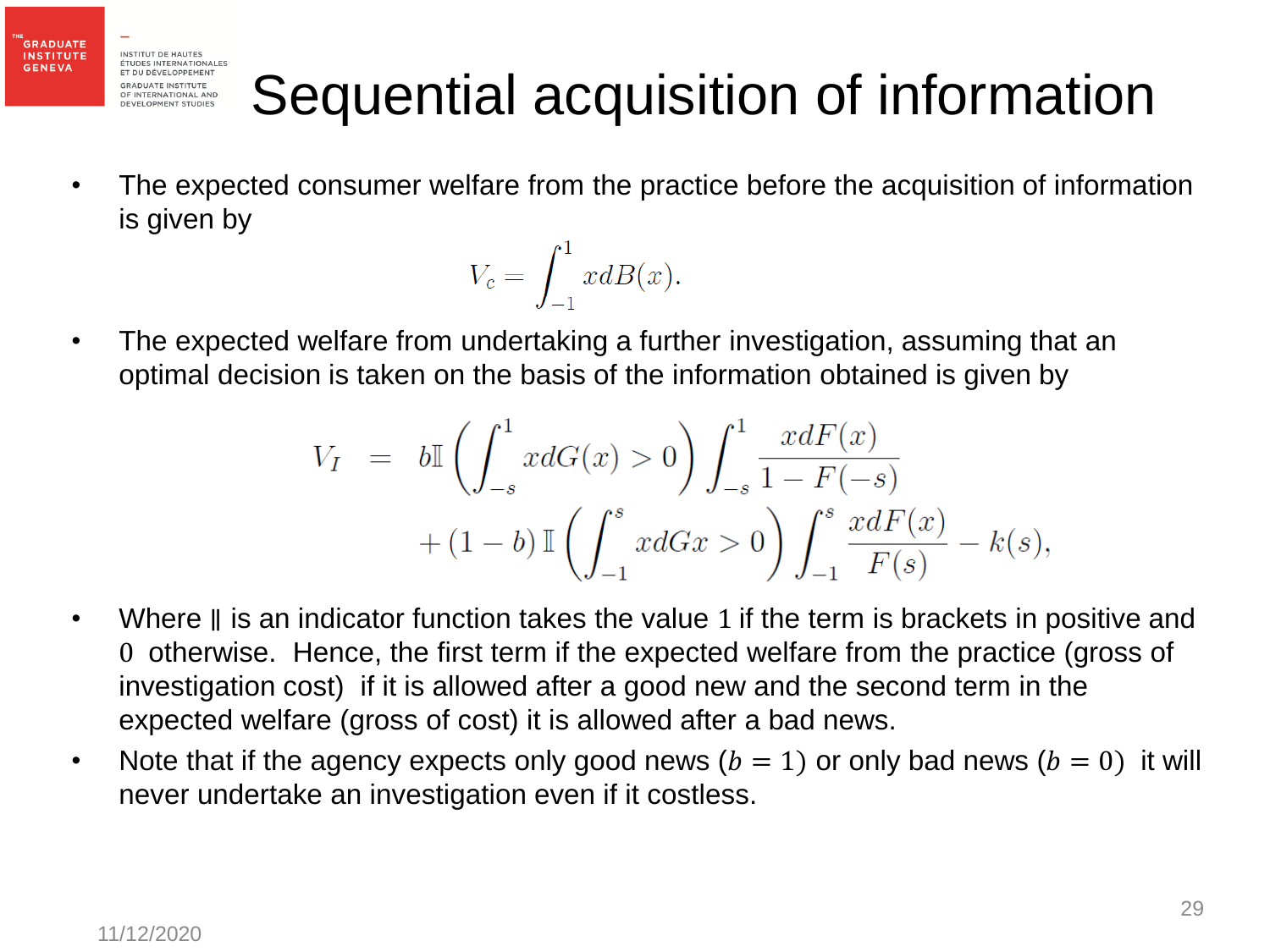

#### Optimal acquisition of information

- The optimal choice of the agency can be analyzed as follows :
- If  $V_c < 0$ , so that before the investigation the practice is expected to be anticompetitive, the expected consumer welfare in the case of bad news can only be worse (the second term in  $V_I$  is zero). Hence, an investigation will only preferable to an immediate prohibition when (i) the expected welfare following a good news is positive and (ii) the expected welfare arising from the identification of the circumstances in which the conduct from the practice is pro-competitive exceeds the investigation cost.
- If  $V_c > 0$ , the firm term in  $V_I$  will always be positive and larger than  $V_c$ . This is because good news can only increase the expected welfare. The second could be negative (so that the indicator function is zero). The investigation leads to higher expected welfare because it allows the identify the circumstances in which the conduct leads to negative welfare and prohibits them, and identifies the circumstances in which the conducts lead to positive welfare (the first term increases) and allow it.
- The expected welfare could however remain positive in case of bad news (so the indicator function in front of the second term is also equal to 1). However, in this case the expected consumer surplus from a clearance (before the investigation) is equal to expected value from the investigation net of the cost (it is easy to check  $V_I + k(s) = V_c$ ). That is also to say that an investigation that brings additional information that is not expected to change any decision is not attractive.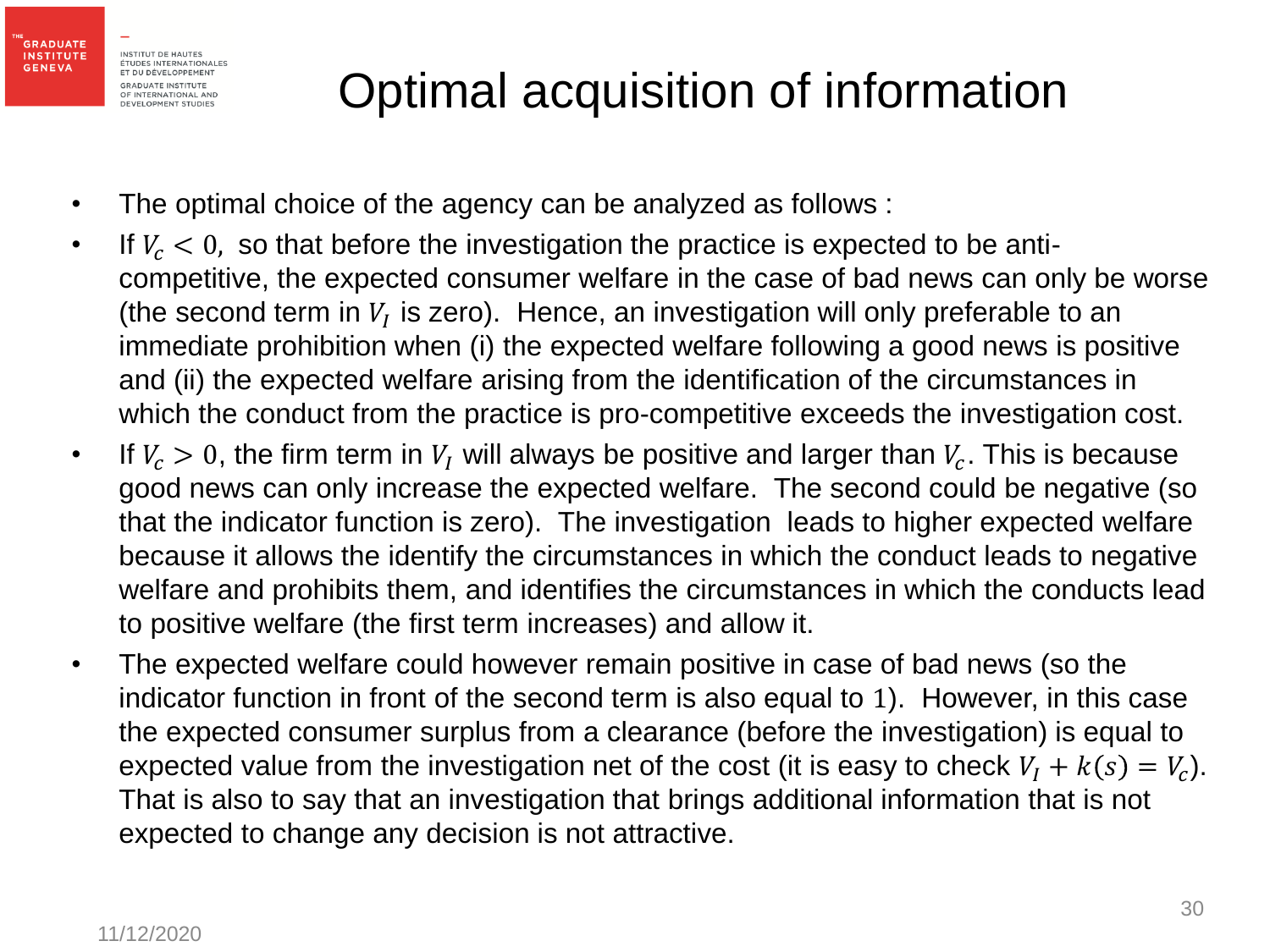**GRADUATE INSTITUTE** 

**GENEVA** 

# Optimal acquisition of information

- Overall, there are thus three possible cases :
- First,  $V_c < 0, V_l < 0$ , so that an immediate prohibition is optimal. In this case, it may well be that even in the case of good news the practice is prohibited. There will some instances however in which the practice is allowed in case of good news (so that that first term in  $V_I$  is positive but such that it is negative on the whole because of the cost of the investigation).
- Second,  $V_c < 0, V_l > 0$ . In this case, the default case is an immediate prohibition. A further investigation is better and justified by the possibility of a positive signal if only and only if the signal is expected to be sufficiently precise. The additional information allows the practice to be allowed thereby leading to a positive expected welfare. Further bad news which confirms the initial assessment will not improve the expected welfare from the decision (as they also lead to a prohibition).
- Third,  $V_c > 0$ . In this case the default case is an immediate clearance. A further investigation will be attractive ( $V_I > V_c$ ) when in case of bad news, the practice will be prohibited. If the investigation does not sharpen the evaluation enough, so that even in case of bad new the practice will be allowed, it is better to immediately allow the practice.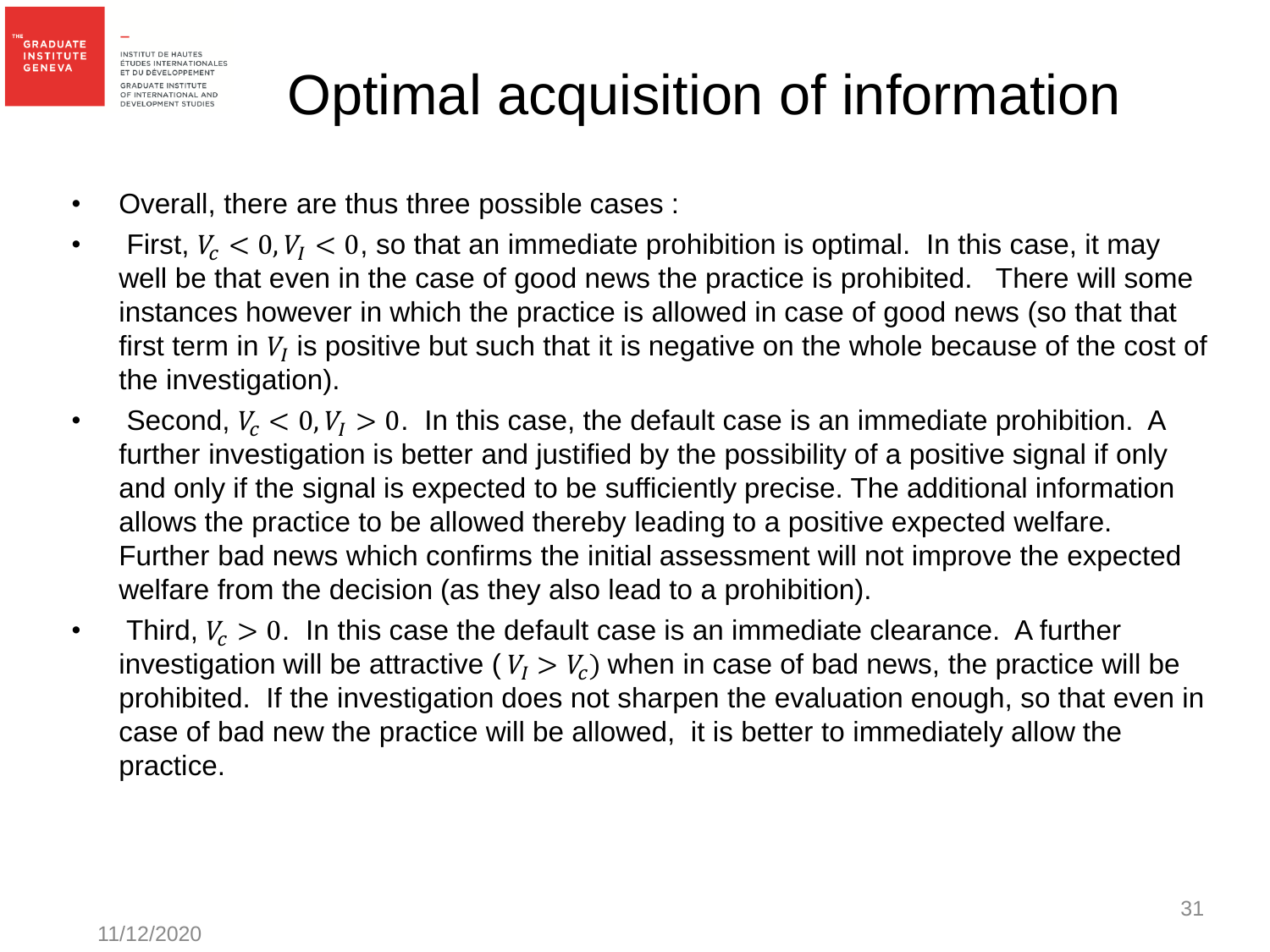

## Verifiable information

- So far we have assume that the agency can take a prohibition decision or a clearance decision on the basis of the prior  $B(x)$  which take into account its belief with respect to what the investigation would uncover.
- However, if such decision can be challenged, the argument can be made that only verifiable information can be used to motivate this decision (see Langus, Lipatov, Neven, 2018 for a discussion)
- In this case, initial decisions have to be made with respect to  $F(x)$ , leading to an expected welfare V
- Assume that only decisions to clear or prohibit can be challenged
- Assume first that  $V_c < 0, V_l < 0, V < 0$ . In this case, the practice can be immediately prohibited on the basis of verifiable evidence; it would be prohibited if expectations could be taken into account and undertaking an investigation does not lead to positive welfare. In this case, the constraint on evidence is not binding and the case is prohibited.
- Next, assume that  $V_c < 0, V_l < 0, V > 0$ . This will arise when the agency expects that the investigation is likely to bring a bad signal. In this instance, the case should be cleared on the basis of verifiable evidence but should be prohibited if expectations are taken into account and the investigation does not lead to positive expected welfare. The (second best) is either to continue the investigation or clear depending on whether  $|V - V_c| < |V_I - V_c|$

•